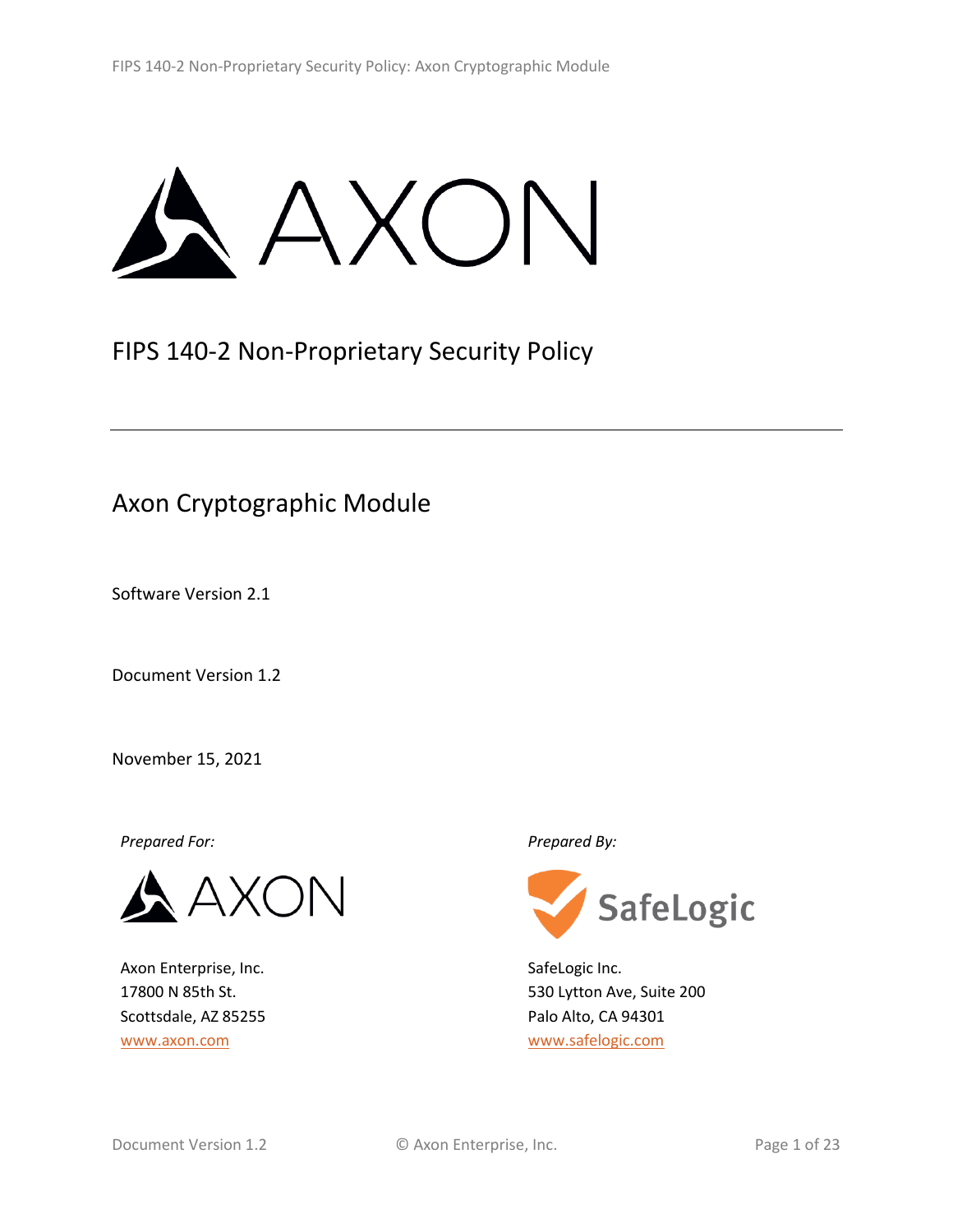# **Abstract**

This document provides a non-proprietary FIPS 140-2 Security Policy for Axon Cryptographic Module.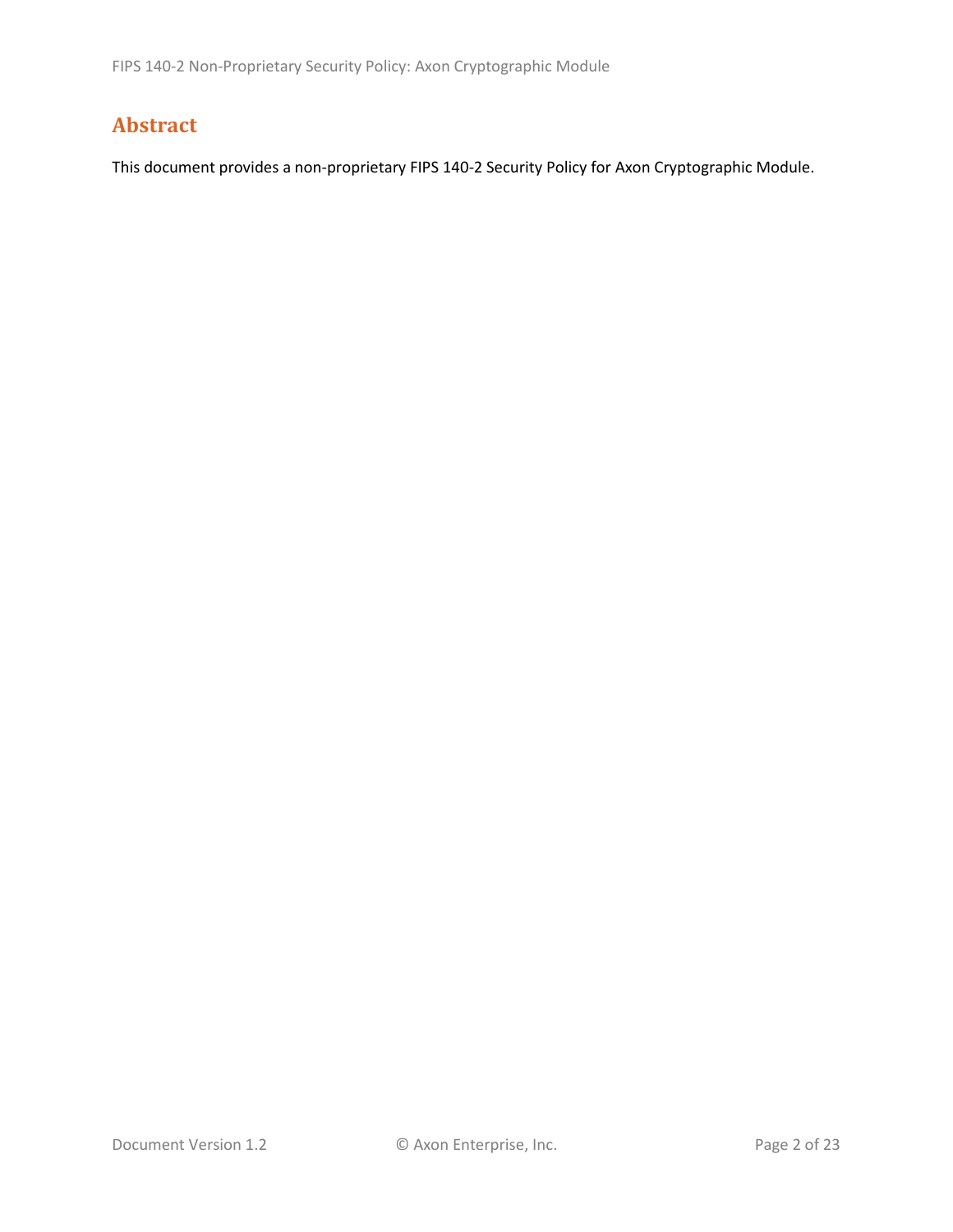# **Table of Contents**

| $\mathbf{1}$ |         |                                                                                                 |  |  |
|--------------|---------|-------------------------------------------------------------------------------------------------|--|--|
|              | 1.1     |                                                                                                 |  |  |
|              | 1.2     |                                                                                                 |  |  |
|              | 1.3     |                                                                                                 |  |  |
|              | 1.4     |                                                                                                 |  |  |
|              | 1.5     |                                                                                                 |  |  |
| $\mathbf{2}$ |         |                                                                                                 |  |  |
|              | 2.1     |                                                                                                 |  |  |
|              | 2.1.1   |                                                                                                 |  |  |
|              | 2.1.2   |                                                                                                 |  |  |
|              | 2.1.3   |                                                                                                 |  |  |
|              | 2.2     |                                                                                                 |  |  |
|              | 2.3     |                                                                                                 |  |  |
|              | 2.3.1   |                                                                                                 |  |  |
|              | 2.3.2   |                                                                                                 |  |  |
|              | 2.4     |                                                                                                 |  |  |
|              | $2.5\,$ |                                                                                                 |  |  |
|              | 2.6     |                                                                                                 |  |  |
|              | 2.6.1   |                                                                                                 |  |  |
|              | 2.6.2   | Key/Critical Security Parameter (CSP) Authorized Access and Use by Role and Service/Function 18 |  |  |
|              | 2.6.3   |                                                                                                 |  |  |
|              | 2.6.4   |                                                                                                 |  |  |
|              | 2.7     |                                                                                                 |  |  |
|              | 2.7.1   |                                                                                                 |  |  |
|              | 2.7.2   |                                                                                                 |  |  |
|              | 2.7.3   |                                                                                                 |  |  |
|              | 2.8     |                                                                                                 |  |  |
| 3            |         |                                                                                                 |  |  |
|              | 3.1     |                                                                                                 |  |  |
|              | 3.1.1   |                                                                                                 |  |  |
|              | 3.1.2   |                                                                                                 |  |  |
|              | 3.2     |                                                                                                 |  |  |
|              | 3.2.1   |                                                                                                 |  |  |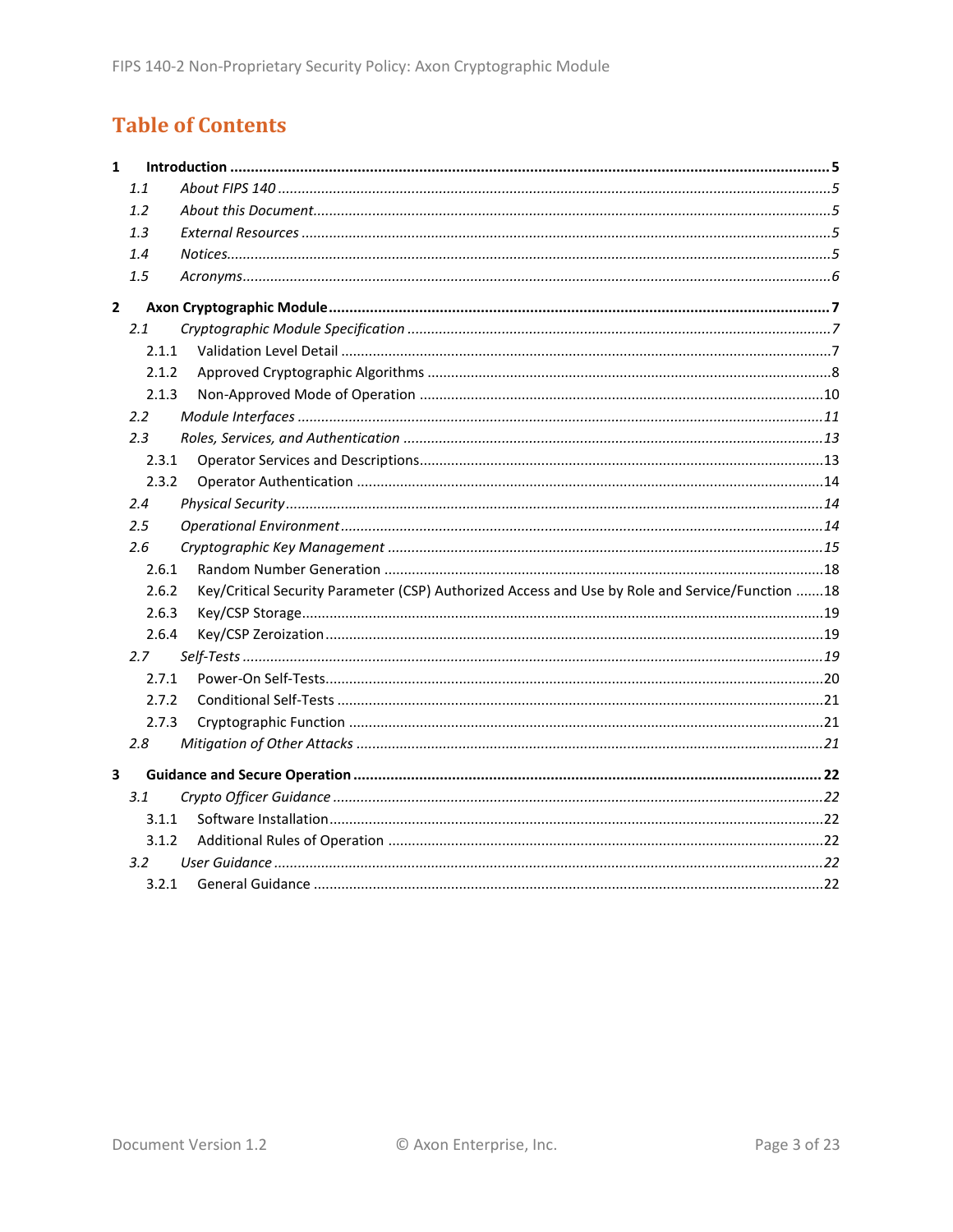# **List of Tables**

# **List of Figures**

|--|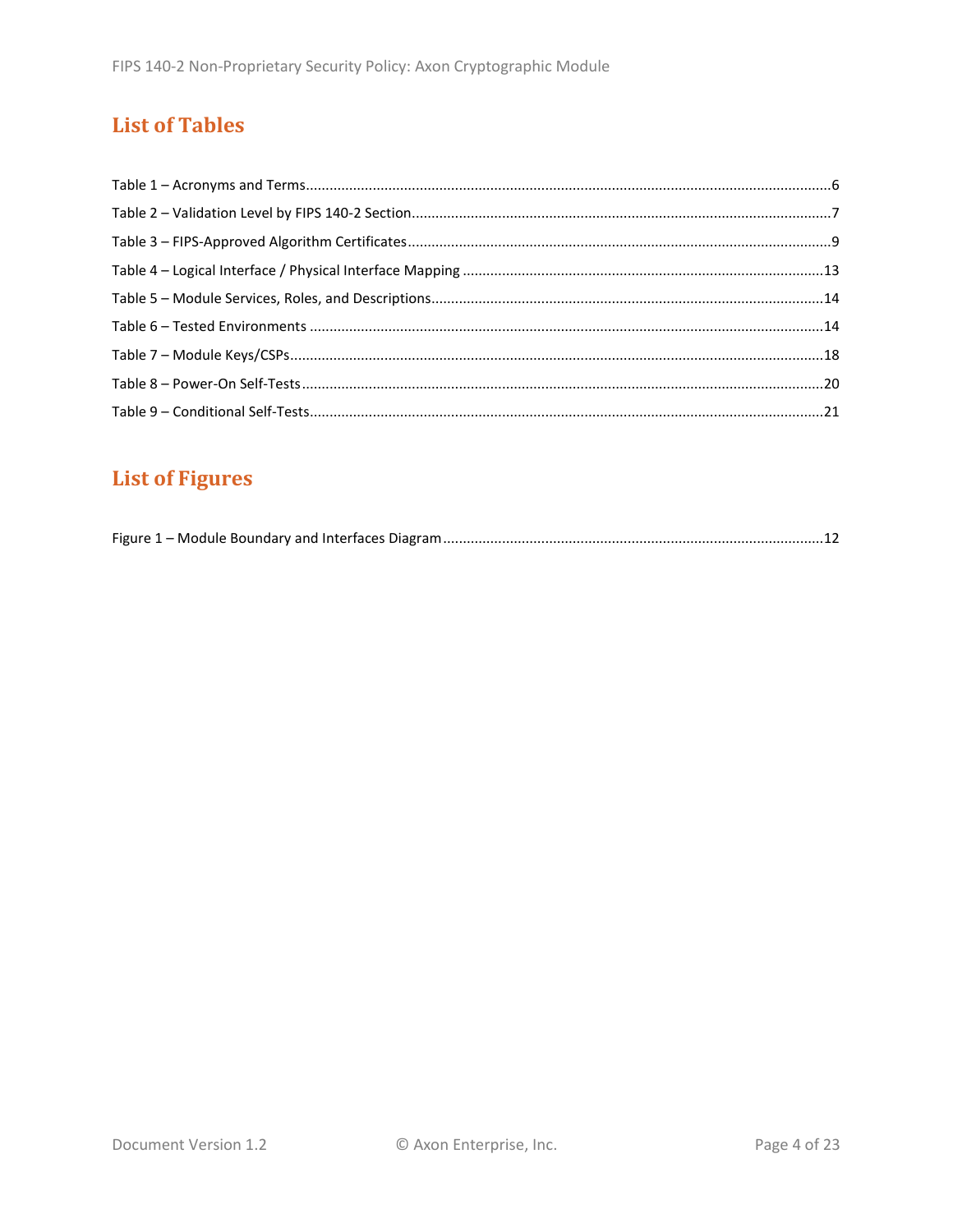# <span id="page-4-0"></span>**1 Introduction**

# <span id="page-4-1"></span>**1.1 About FIPS 140**

Federal Information Processing Standards Publication 140-2 — Security Requirements for Cryptographic Modules specifies requirements for cryptographic modules to be deployed in a Sensitive but Unclassified environment. The National Institute of Standards and Technology (NIST) and Canadian Centre for Cyber Security (CCCS) Cryptographic Module Validation Program (CMVP) run the FIPS 140 program. The NVLAP accredits independent testing labs to perform FIPS 140 testing; the CMVP validates modules meeting FIPS 140 validation. *Validated* is the term given to a module that is documented and tested against the FIPS 140 criteria.

More information is available on the CMVP website at [http://csrc.nist.gov/groups/STM/cmvp/index.html.](http://csrc.nist.gov/groups/STM/cmvp/index.html)

## <span id="page-4-2"></span>**1.2 About this Document**

This non-proprietary Cryptographic Module Security Policy for Axon Cryptographic Module from Axon Enterprise, Inc. (Axon) provides an overview of the product and a high-level description of how it meets the security requirements of FIPS 140-2. This document contains details on the module's cryptographic keys and critical security parameters. This Security Policy concludes with instructions and guidance on running the module in a FIPS 140-2 mode of operation.

Axon Cryptographic Module may also be referred to as the "module" in this document.

## <span id="page-4-3"></span>**1.3 External Resources**

The Axon website [\(www.axon.com\)](http://www.axon.com/) contains information on Axon services and products. The Cryptographic Module Validation Program website contains links to the FIPS 140-2 certificate and Axon contact information.

#### <span id="page-4-4"></span>**1.4 Notices**

This document may be freely reproduced and distributed in its entirety without modification.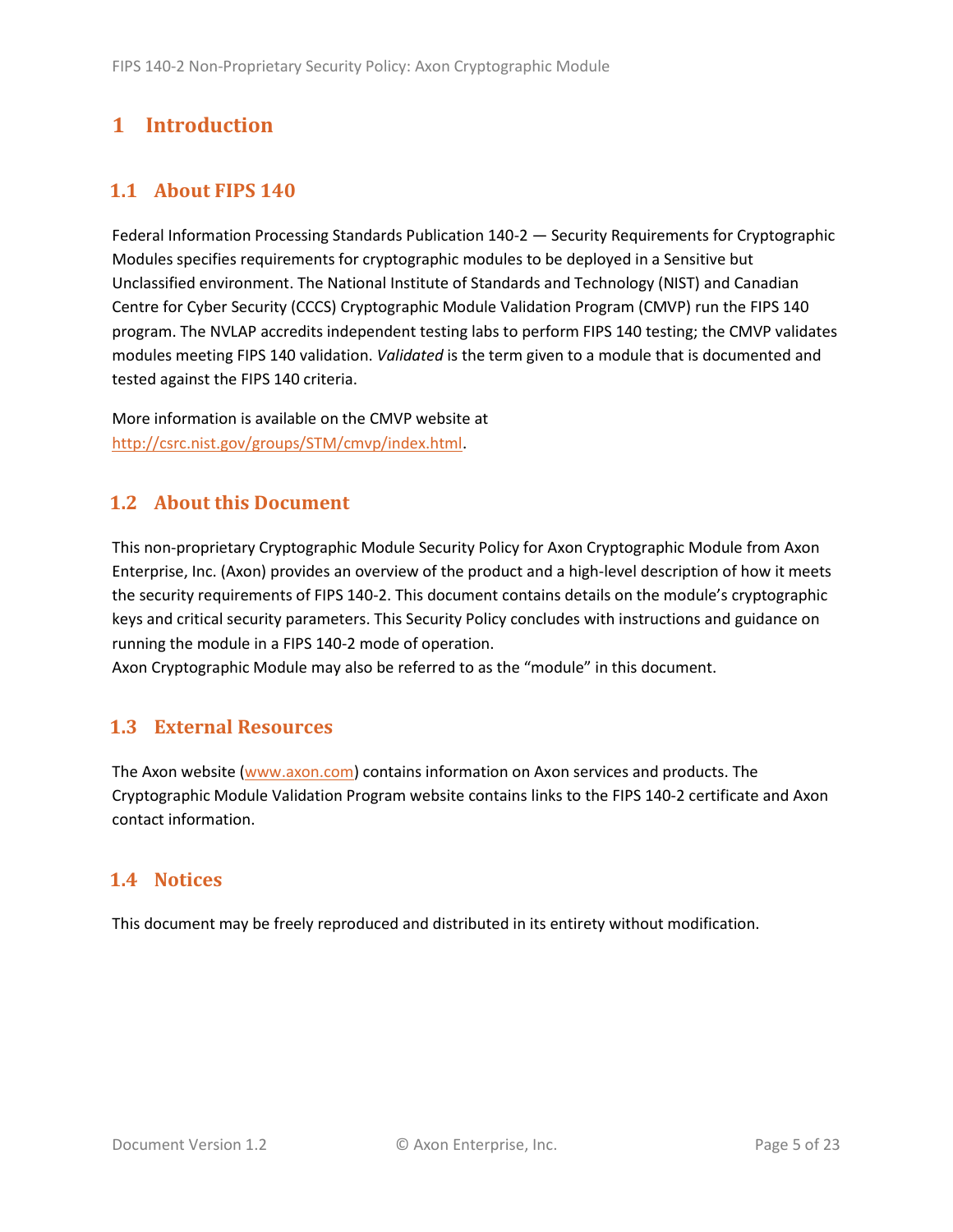# <span id="page-5-0"></span>**1.5 Acronyms**

| <b>Acronym</b> | Term                                           |
|----------------|------------------------------------------------|
| <b>AES</b>     | <b>Advanced Encryption Standard</b>            |
| <b>ANSI</b>    | American National Standards Institute          |
| API            | <b>Application Programming Interface</b>       |
| <b>CMVP</b>    | Cryptographic Module Validation Program        |
| CO             | Crypto Officer                                 |
| CCCS           | Canadian Centre for Cyber Security             |
| <b>CSP</b>     | <b>Critical Security Parameter</b>             |
| <b>DES</b>     | Data Encryption Standard                       |
| DH             | Diffie-Hellman                                 |
| <b>DRBG</b>    | Deterministic Random Bit Generator             |
| <b>DSA</b>     | Digital Signature Algorithm                    |
| <b>EC</b>      | <b>Elliptic Curve</b>                          |
| <b>EMC</b>     | <b>Electromagnetic Compatibility</b>           |
| <b>EMI</b>     | Electromagnetic Interference                   |
| <b>FCC</b>     | <b>Federal Communications Commission</b>       |
| <b>FIPS</b>    | <b>Federal Information Processing Standard</b> |
| <b>GPC</b>     | <b>General Purpose Computer</b>                |
| GUI            | <b>Graphical User Interface</b>                |
| <b>HMAC</b>    | (Keyed-) Hash Message Authentication Code      |
| <b>KAT</b>     | <b>Known Answer Test</b>                       |
| <b>MAC</b>     | <b>Message Authentication Code</b>             |
| <b>MD</b>      | <b>Message Digest</b>                          |
| <b>NIST</b>    | National Institute of Standards and Technology |
| <b>OS</b>      | <b>Operating System</b>                        |
| <b>PKCS</b>    | Public-Key Cryptography Standards              |
| <b>PRNG</b>    | Pseudo Random Number Generator                 |
| <b>PSS</b>     | Probabilistic Signature Scheme                 |
| <b>RNG</b>     | Random Number Generator                        |
| <b>RSA</b>     | Rivest, Shamir, and Adleman                    |
| <b>SHA</b>     | Secure Hash Algorithm                          |
| SSL            | Secure Sockets Layer                           |
| Triple-DES     | Triple Data Encryption Algorithm               |
| <b>TLS</b>     | <b>Transport Layer Security</b>                |
| <b>USB</b>     | <b>Universal Serial Bus</b>                    |

The following table defines acronyms found in this document:

**Table 1 – Acronyms and Terms**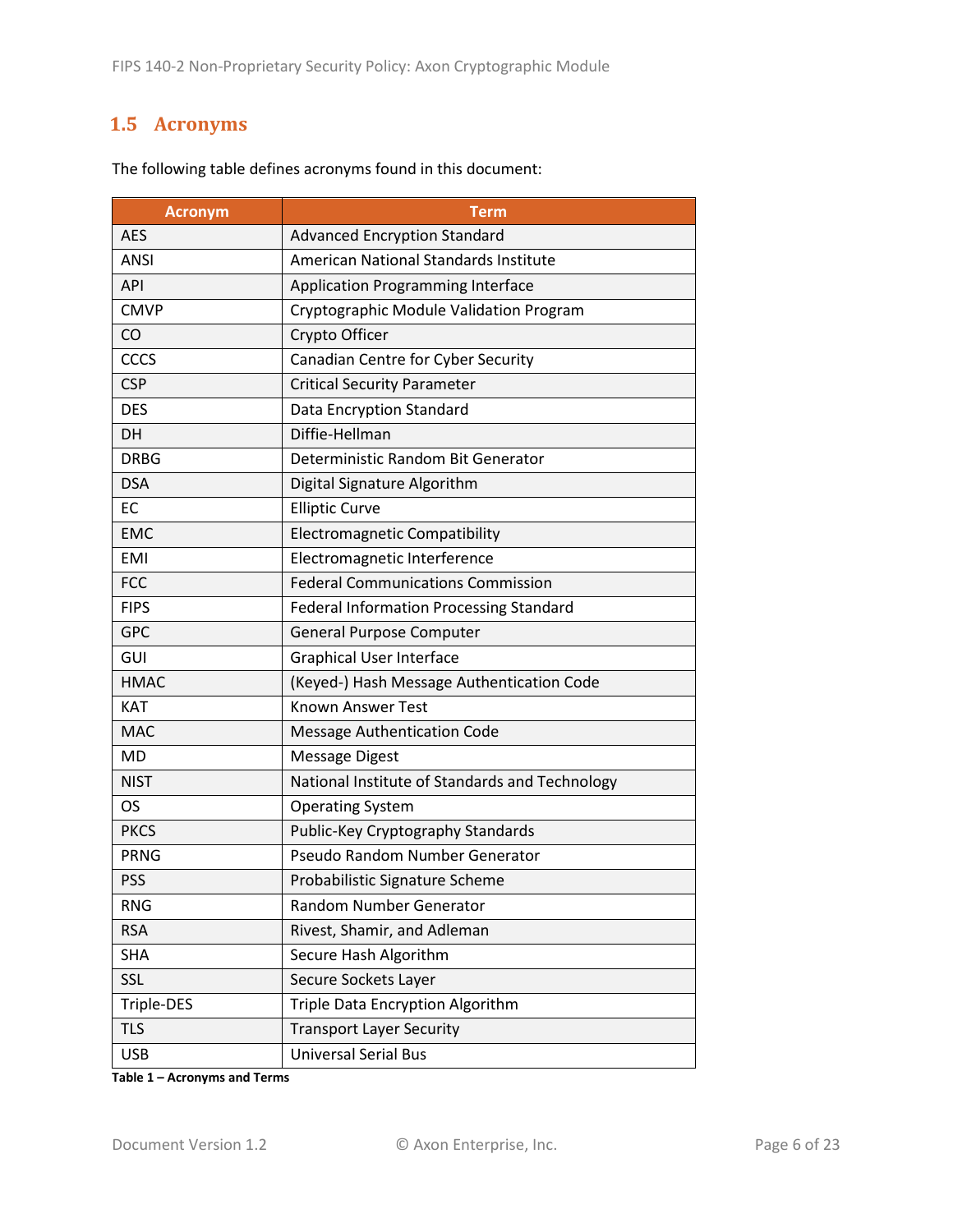# <span id="page-6-0"></span>**2 Axon Cryptographic Module**

# <span id="page-6-1"></span>**2.1 Cryptographic Module Specification**

The Axon Cryptographic Module is a software cryptographic module that provides core cryptographic functions for secure key management, data integrity, and secure communications to Axon cloud based services.

The Axon Cryptographic Module is the FIPS validated OpenSSL cryptographic provider for Axon Cloud Services.

The module's logical cryptographic boundary is the shared library files and their integrity check HMAC files. The module is a multi-chip standalone embodiment installed on a General Purpose Device.

All operations of the module occur via calls from host applications and their respective internal daemons/processes. As such there are no untrusted services calling the services of the module.

The module supports two modes of operation: Approved and non-Approved. The module will be in the FIPS-approved mode when all power up self-tests have completed successfully, and only Approved algorithms are invoked. See Approved Cryptographic Algorithms section below for a list of the supported Approved algorithms. The non-Approved mode is entered when a non-Approved algorithm is invoked. See Non- Approved Algorithms for a list of non-Approved algorithms.

#### <span id="page-6-2"></span>**2.1.1 Validation Level Detail**

| <b>FIPS 140-2 Section Title</b>                              | <b>Validation Level</b> |
|--------------------------------------------------------------|-------------------------|
| Cryptographic Module Specification                           |                         |
| Cryptographic Module Ports and Interfaces                    | 1                       |
| Roles, Services, and Authentication                          | 1                       |
| Finite State Model                                           | 1                       |
| <b>Physical Security</b>                                     | N/A                     |
| <b>Operational Environment</b>                               |                         |
| Cryptographic Key Management                                 | 1                       |
| Electromagnetic Interference / Electromagnetic Compatibility | 1                       |
| Self-Tests                                                   | 1                       |
| Design Assurance                                             | 1                       |
| <b>Mitigation of Other Attacks</b>                           | N/A                     |

The following table lists the level of validation for each area in FIPS 140-2:

**Table 2 – Validation Level by FIPS 140-2 Section**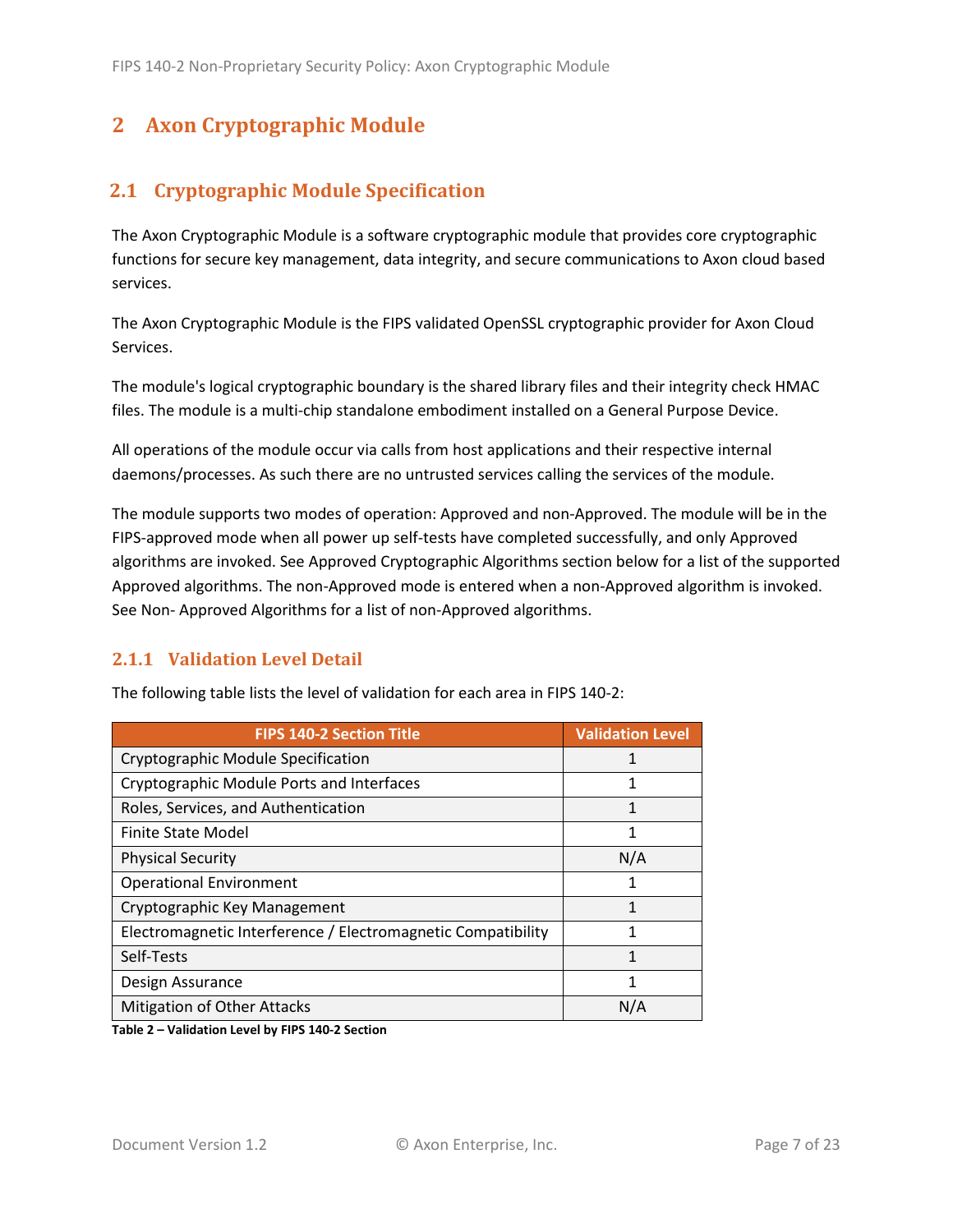# <span id="page-7-0"></span>**2.1.2 Approved Cryptographic Algorithms**

The module's cryptographic algorithm implementations have received the following certificate numbers from the Cryptographic Algorithm Validation Program:

| <b>Algorithm</b>                                                                                                                 | <b>CAVP Certificate</b> |
|----------------------------------------------------------------------------------------------------------------------------------|-------------------------|
| <b>AES</b>                                                                                                                       | 2273                    |
| ECB ( $e/d$ ; 128, 192, 256)                                                                                                     |                         |
| CBC (e/d; 128, 192, 256)                                                                                                         |                         |
| CFB1 (e/d; 128, 192, 256)                                                                                                        |                         |
| CFB8 (e/d; 128, 192, 256)                                                                                                        |                         |
| OFB (e/d; 128, 192, 256)<br><b>CTR</b> ( ext only; 128, 192, 256)                                                                |                         |
|                                                                                                                                  |                         |
| <b>CCM</b> (KS: 128, 192, 256)                                                                                                   |                         |
| CMAC (Generation/Verification) (KS: 128, 192, 256)                                                                               |                         |
|                                                                                                                                  |                         |
| <b>GCM</b> (KS: AES_128(e/d), AES_192(e/d), AES_256(e/d))<br>HMAC-SHA-1, HMAC-SHA-224, HMAC-SHA-256, HMAC- SHA-384, HMAC-SHA-512 | 1391                    |
| <b>DSA</b>                                                                                                                       | 709                     |
| FIPS 186-4                                                                                                                       |                         |
| PQG Gen: 2048 & 3072 (using SHA-2)                                                                                               |                         |
| PQG Ver: 1024, 2048 & 3072 (using SHA-1 and SHA-2)                                                                               |                         |
| Key Pair: 2048-bit & 3072-bit                                                                                                    |                         |
| Sig Gen: 2048-bit & 3072-bit (using SHA-2)                                                                                       |                         |
| Sig Ver: 1024-bit, 2048-bit & 3072-bit (using SHA-1 & SHA-2)                                                                     |                         |
| <b>ECDSA</b>                                                                                                                     | 368                     |
| FIPS 186-4                                                                                                                       |                         |
| Key Pair Generation: Curves (P-224, P-256, P-384, P-521, K-233, K-283, K-409, K-                                                 |                         |
| 571, B-233, B-283, B-409 & B-571)                                                                                                |                         |
| PKV: Curves All P, K & B                                                                                                         |                         |
| Sig Gen: (P-224, P-256, P-384, P-521, K-233, K-283, K-409, K-571, B-233, B-283, B-                                               |                         |
| 409 & B-571) (SHA-2)                                                                                                             |                         |
| Sig Ver: Curves (P-192, P224, P-256, P-384, P-521, K-163, K-233, K-283, K-409, K-                                                |                         |
| 571, B-163, B-233, B-283, B-409 & B-571) (using SHA-1 and SHA-2)                                                                 |                         |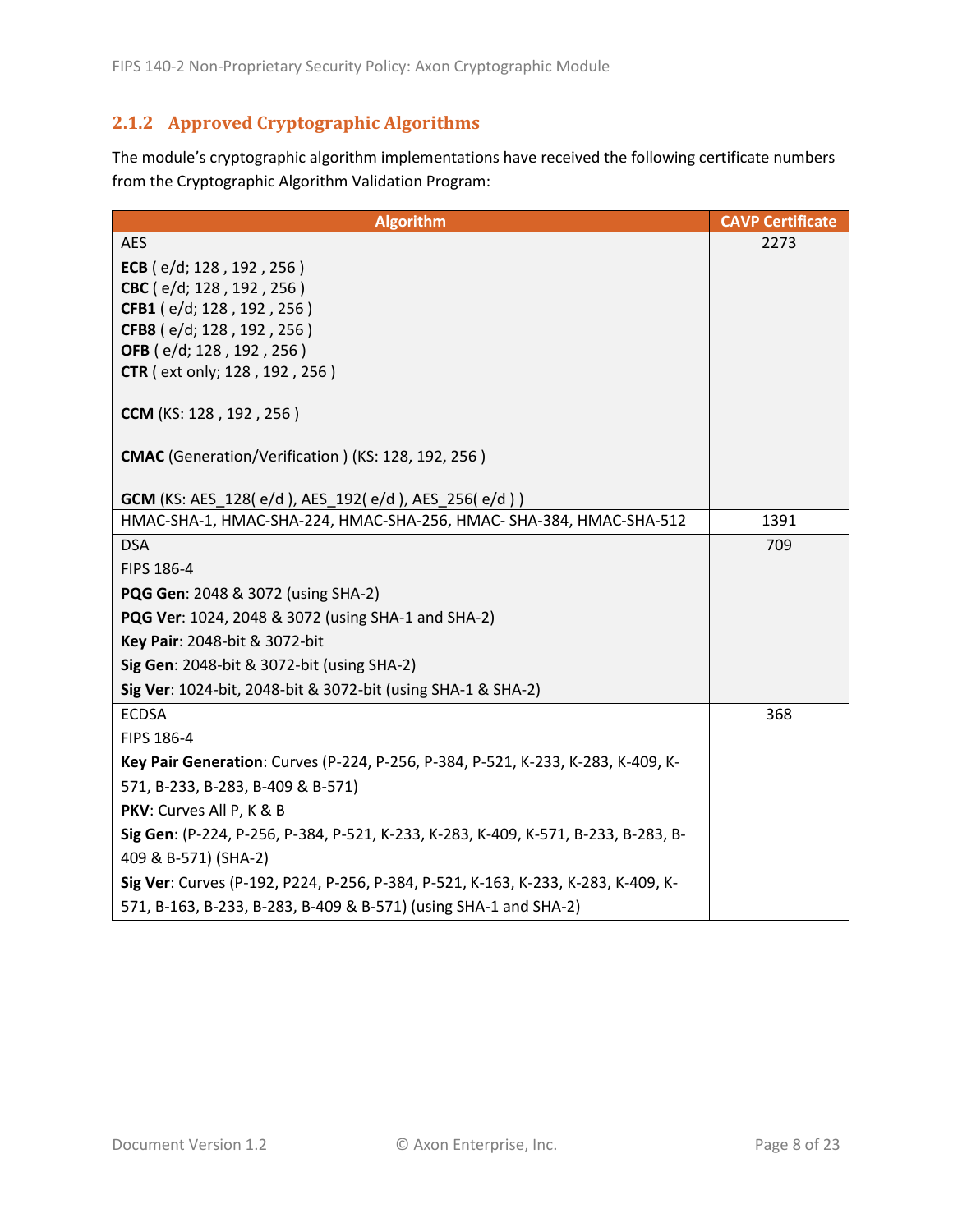| <b>Algorithm</b>                                                                | <b>CAVP Certificate</b> |
|---------------------------------------------------------------------------------|-------------------------|
| RSA (X9.31, PKCS #1.5, PSS)                                                     | 1166                    |
| FIPS 186-2                                                                      |                         |
| <b>ANSIX9.31</b>                                                                |                         |
| Sig Gen: 4096 bit (using SHA-2)                                                 |                         |
| Sig Ver: 1024-bit, 1536-bit, 2048-bit, 3072-bit, 4096-bit (any SHA size)        |                         |
|                                                                                 |                         |
| <b>PKCS1 V15</b>                                                                |                         |
| Sig Gen: 4096-bit (using SHA-2)                                                 |                         |
| Sig Ver: 1024-bit, 1536-bit, 2048-bit, 3072-bit, 4096-bit (any SHA size)        |                         |
|                                                                                 |                         |
| <b>PSS</b>                                                                      |                         |
| Sig Gen: 4096-bit (using SHA-2)                                                 |                         |
| Sig Ver: 1024-bit, 1536-bit, 2048-bit, 3072-bit, 4096-bit (any SHA size)        |                         |
|                                                                                 |                         |
| FIPS 186-4                                                                      |                         |
| <b>ANSIX9.31</b>                                                                |                         |
| Sig Gen: 2048-bit & 3072-bit (using SHA-2)                                      |                         |
| Sig Ver: 1024-bit, 2048-bit, & 3072-bit (any SHA size)                          |                         |
| <b>PKCS1 V15</b>                                                                |                         |
| Sig Gen: 2048-bit & 3072-bit (using SHA-2)                                      |                         |
| Sig Ver: 1024-bit, 2048-bit, & 3072-bit (any SHA size)                          |                         |
|                                                                                 |                         |
| <b>PSS</b>                                                                      |                         |
| Sig Gen: 2048-bit & 3072-bit (using SHA-2)                                      |                         |
| Sig Ver: 1024-bit, 2048-bit, & 3072-bit (any SHA size)                          |                         |
| SHA-1, SHA-224, SHA-256, SHA-384, SHA-512                                       | 1954                    |
| Triple-DES                                                                      | 1420                    |
| TECB( $KO 1 e/d$ , $KO 2 d only$ )                                              |                         |
| TCBC(KO 1 e/d, KO 2 d only)                                                     |                         |
| TCFB1(KO1e/d, KO2donly)                                                         |                         |
| TCFB8(KO1e/d, KO2donly)                                                         |                         |
| TCFB64(KO 1 e/d, KO 2 d only)                                                   |                         |
| TOFB(KO 1 e/d, KO 2 d only)                                                     |                         |
| <b>CMAC</b> (KS: 3-Key; Generation/Verification; Block Size(s): Full / Partial) |                         |
| SP 800-90A Rev.1 DRBG (Hash DRBG, HMAC DRBG, CTR DRBG)                          | 281                     |
| <b>CKG</b>                                                                      | Vendor Affirmed         |

**Table 3 – FIPS-Approved Algorithm Certificates**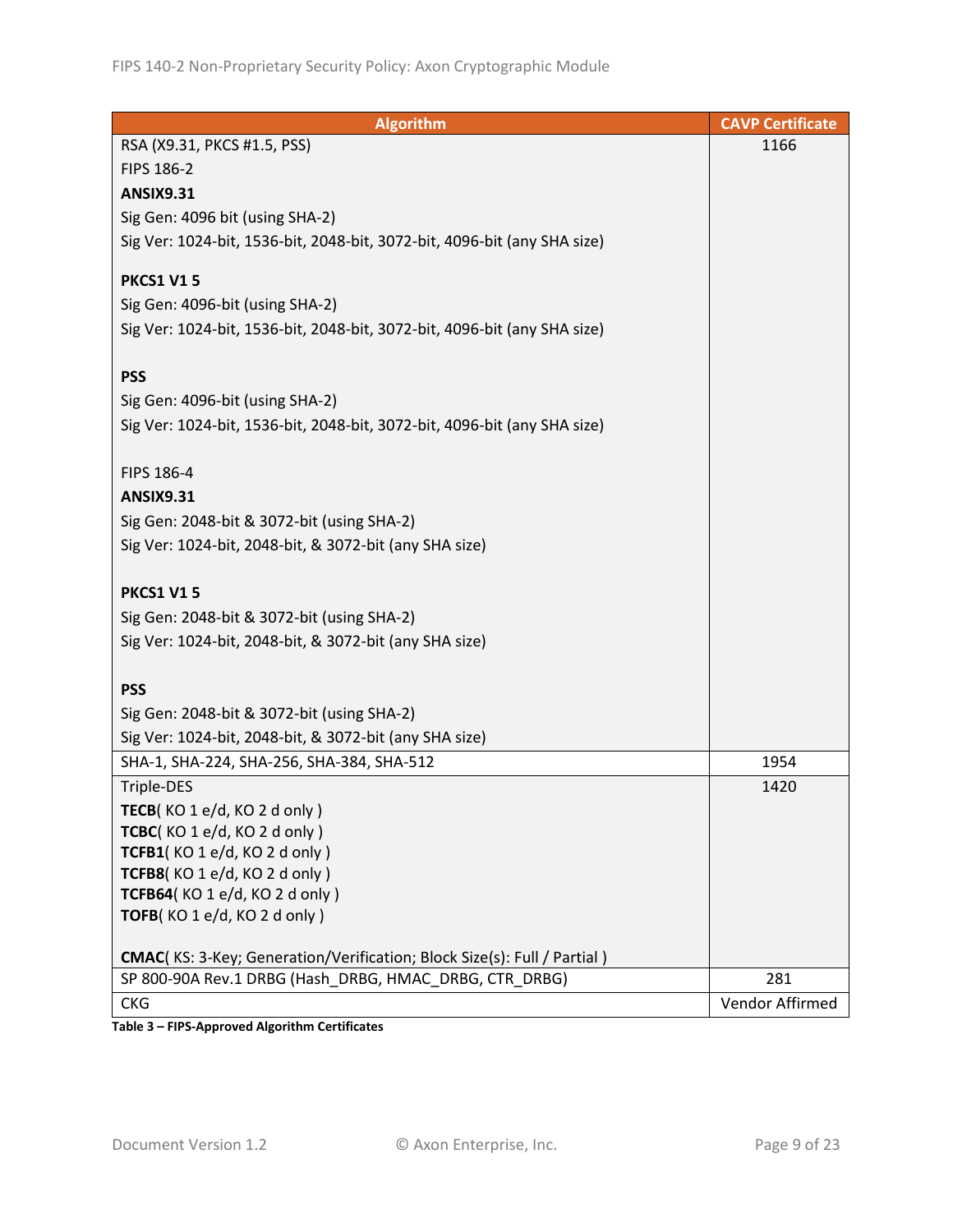#### <span id="page-9-0"></span>**2.1.3 Non-Approved Mode of Operation**

The module supports a non-approved mode of operation. The algorithms listed in this section are not to be used by the operator in the FIPS Approved mode of operation.

The following algorithms shall not be used:

- AES XTS (  $(KS: XTS_128$  (  $(e/d)$   $(f/p)$  )  $KS: XTS_256$  (  $(e/d)$   $(f/p)$  )
- EC Diffie-Hellman
- RSA (key wrapping; key establishment methodology provides up to 256 bits of encryption strength)
- GMAC

The following algorithms are disallowed as of January 1, 2016 per the NIST SP 800-131A algorithm transitions:

- Random Number Generator Based on ANSI X9.31 Appendix A.2.4
- Two-Key Triple DES Encryption
- Dual EC DRBG

The following algorithms are disallowed as of January 1, 2014 per the NIST SP 800-131A algorithm transitions:

| <b>FIPS 186-4 DSA</b> | PQG Gen 1024-bit (any SHA size), 2048-bit & 3072-bit using SHA-1<br>Key Gen 1024-bit (any SHA size), 2048-bit & 3072-bit using SHA-1<br>Sig Gen 1024-bit (any SHA size), 2048-bit & 3072-bit using SHA-1 |
|-----------------------|----------------------------------------------------------------------------------------------------------------------------------------------------------------------------------------------------------|
| <b>FIPS 186-2 DSA</b> | PQG Gen 1024-bit (any SHA size)<br>PQG Ver 1024-but<br>Key Gen 1024-bit<br>Sig Gen 1024-bit (any SHA size), 2048-bit & 3072-bit using SHA-1                                                              |
| <b>FIPS 186-2 RSA</b> | <b>ANSIX9.31</b><br>Key Gen 1024 & 1536                                                                                                                                                                  |
|                       | <b>ANSIX9.31</b><br>Sig Gen 1024 & 1536 (any SHA size); 2048, 3072 & 4096 using SHA-1                                                                                                                    |
|                       | PKCSI V15<br>Sig Gen 1024 & 1536 (any SHA size); 2048, 3072 & 4096 using SHA-1                                                                                                                           |
|                       | <b>PSS</b><br>Sig Gen 1024 & 1536 (any SHA size); 2048, 3072 & 4096 using SHA-1                                                                                                                          |
| <b>FIPS 186-4 RSA</b> | <b>ANSIX9.31</b><br>Sig Gen 1024 using SHA-1                                                                                                                                                             |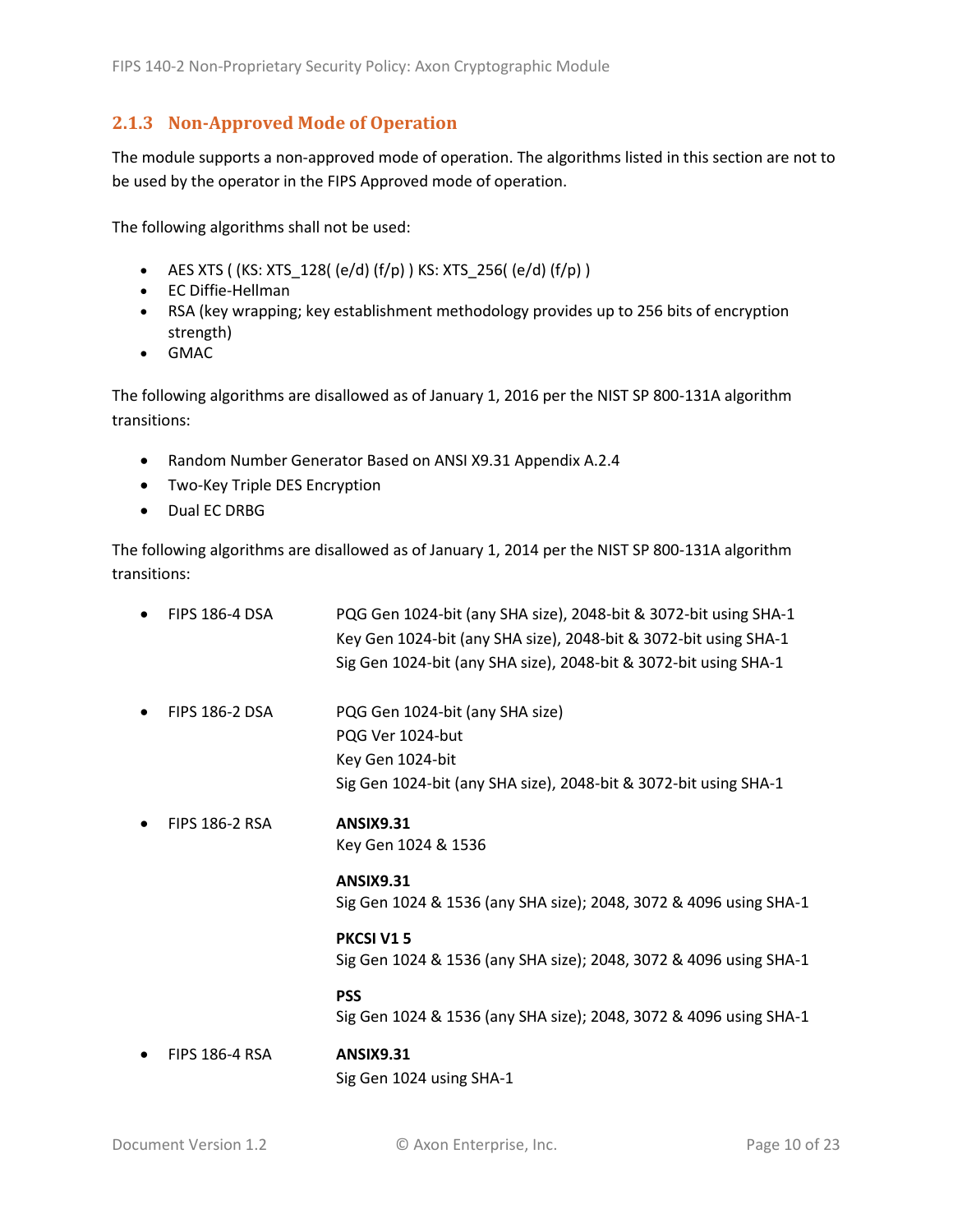#### **PKCSI V1 5** Sig Gen 1024 using SHA-1

**PSS** Sig Gen 1024 using SHA-1

| $\bullet$ | FIPS 186-2 ECDSA | <b>Key Pair Generation: Curves</b><br><b>PKV:</b> Curves All P, K & B<br>Sig Gen Curves: All P, K & B | P-192, K-163 & B-163                                                   |
|-----------|------------------|-------------------------------------------------------------------------------------------------------|------------------------------------------------------------------------|
|           |                  | Sig Ver Curves: All P, K & B                                                                          |                                                                        |
|           |                  |                                                                                                       |                                                                        |
| $\bullet$ | FIPS 186-4 ECDSA | Key Pair Generation: Curves P-192, K-163 & B-163                                                      |                                                                        |
|           |                  |                                                                                                       |                                                                        |
|           |                  |                                                                                                       | Sig Gen Curves P-224, P-256, P-384, P-521, K-233, K-283, K-409, K-571, |
|           |                  | B-233, B-283, B-409 & B-571) (using SHA-1)                                                            |                                                                        |

P-192-, K-163 & B-163 (any SHA size)

• CVL (ECC CDH KAS)

The following algorithms are disallowed as of September 1, 2020 per the FIPS 186-2 transitions:

- FIPS 186-2 RSA (X9.31, PKCS #1.5, PSS)
	- o **ANSIX9.31**
		- Key Gen: 2048-bit, 3072-bit & 4096-bit
		- Sig Gen: 2048-bit, 3072-bit (any SHA size)
		- Sig Gen: 4096-bit using SHA-1
	- o **PKCS1 V1 5**
		- Sig Gen: 2048-bit, 3072-bit (any SHA size)
		- Sig Gen: 4096-bit using SHA-1
	- o **PSS**
		- Sig Gen: 2048-bit, 3072-bit (any SHA size)
		- Sig Gen: 4096-bit using SHA-1

## <span id="page-10-0"></span>**2.2 Module Interfaces**

The figure below shows the module's physical and logical block diagram: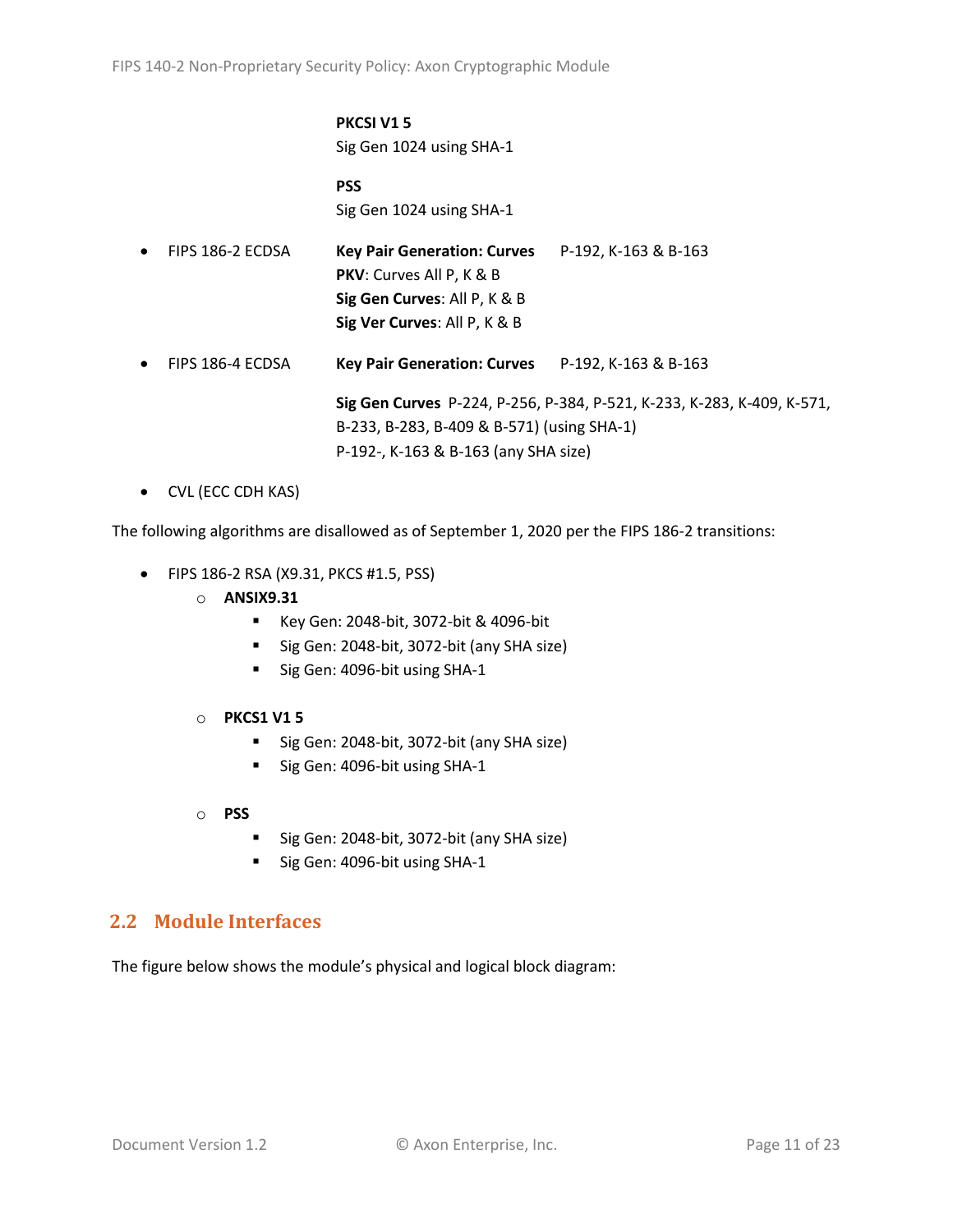

<span id="page-11-0"></span>**Figure 1 – Module Boundary and Interfaces Diagram**

The interfaces (ports) for the physical boundary include the computer keyboard port, mouse port, network port, USB ports, display and power plug. When operational, the module does not transmit any information across these physical ports because it is a software cryptographic module. Therefore, the module's interfaces are purely logical and are provided through the Application Programming Interface (API) that a calling daemon can operate. The logical interfaces expose services that applications directly call, and the API provides functions that may be called by a referencing application (see Sectio[n 2.3](#page-12-0) – [Roles, Services, and Authentication](#page-12-0) for the list of available functions). The module distinguishes between logical interfaces by logically separating the information according to the defined API.

The API provided by the module is mapped onto the FIPS 140-2 logical interfaces: data input, data output, control input, and status output. Each of the FIPS 140-2 logical interfaces relates to the module's callable interface, as follows:

| <b>FIPS 140-2 Interface</b> | Logical Interface                | <b>Module Physical Interface</b> |
|-----------------------------|----------------------------------|----------------------------------|
| Data Input                  | Input parameters of API function | Network Interface                |
|                             | calls                            |                                  |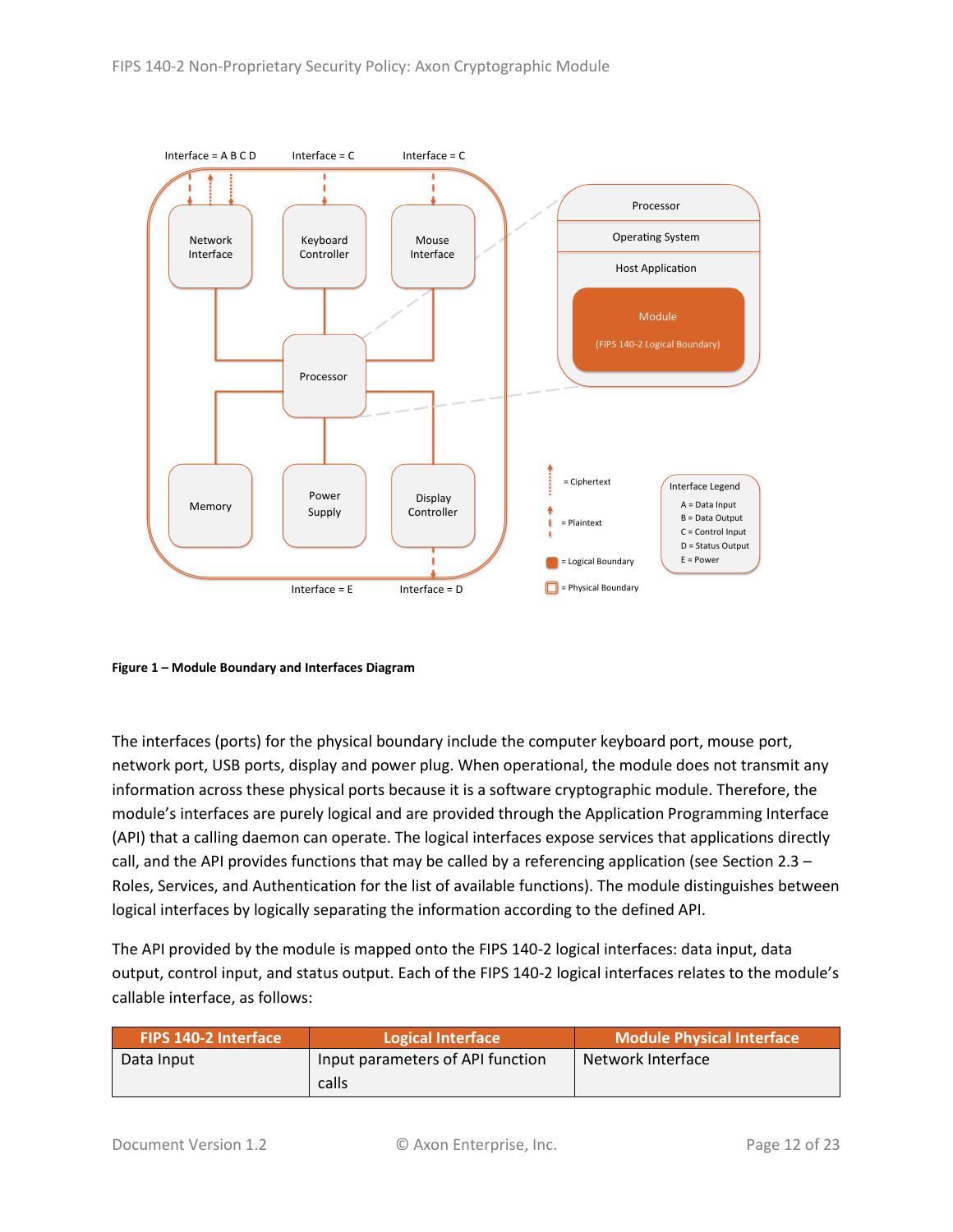| Data Output          | Output parameters of API function | Network Interface         |
|----------------------|-----------------------------------|---------------------------|
|                      | calls                             |                           |
| Control Input        | API function calls                | Keyboard Interface, Mouse |
|                      |                                   | Interface                 |
| <b>Status Output</b> | For FIPS mode, function calls     | <b>Display Controller</b> |
|                      | returning status information and  |                           |
|                      | return codes provided by API      |                           |
|                      | function calls.                   |                           |
| Power                | <b>None</b>                       | Power Supply              |

#### **Table 4 – Logical Interface / Physical Interface Mapping**

As shown in Figure 1 – [Module Boundary and Interfaces Diagram](#page-11-0) and Table 5 – Module [Services, Roles,](#page-13-3) [and Descriptions,](#page-13-3) the output data path is provided by the data interfaces and is logically disconnected from processes performing key generation or zeroization. No key information will be output through the data output interface when the module zeroizes keys.

# <span id="page-12-0"></span>**2.3 Roles, Services, and Authentication**

The module supports a Crypto Officer and a User role. The module does not support a Maintenance role. The User and Crypto-Officer roles are implicitly assumed by the entity accessing services implemented by the Module.

#### <span id="page-12-1"></span>**2.3.1 Operator Services and Descriptions**

The module supports services that are available to users in the various roles. All of the services are described in detail in the module's user documentation. The following table shows the services available to the various roles and the access to cryptographic keys and CSPs resulting from services:

| <b>Service</b>        | <b>Roles</b>   | <b>CSP</b> / Algorithm                  | <b>Permission</b>  |
|-----------------------|----------------|-----------------------------------------|--------------------|
| Module initialization | Crypto         | None                                    | CO:                |
|                       | <b>Officer</b> |                                         | execute            |
|                       |                |                                         |                    |
| Symmetric             | User           | AES Key, Triple-DES Key                 | User:              |
| encryption/decryption |                |                                         | read/write/execute |
| Digital signature     | User           | RSA Private Key, DSA Private Key, ECDSA | User:              |
| generation            |                | Private Key                             | read/write/execute |
| Digital Signature     | User           | RSA Public Key, DSA Public Key, ECDSA   | User:              |
| verification          |                | Public Key                              | read/write/execute |
| Symmetric key         | User           | AES Key, Triple-DES Key                 | User:              |
| generation            |                |                                         | read/write/execute |
| Asymmetric key        | User           | DSA Private Key, ECDSA Private Key      | User:              |
| generation            |                |                                         | read/write/execute |
| Keyed Hash (HMAC)     | User           | <b>HMAC Key</b>                         | User:              |
|                       |                | HMAC SHA-1, HMAC SHA-224, HMAC SHA-     | read/write/execute |
|                       |                | 256, HMAC SHA-384, HMAC SHA-512         |                    |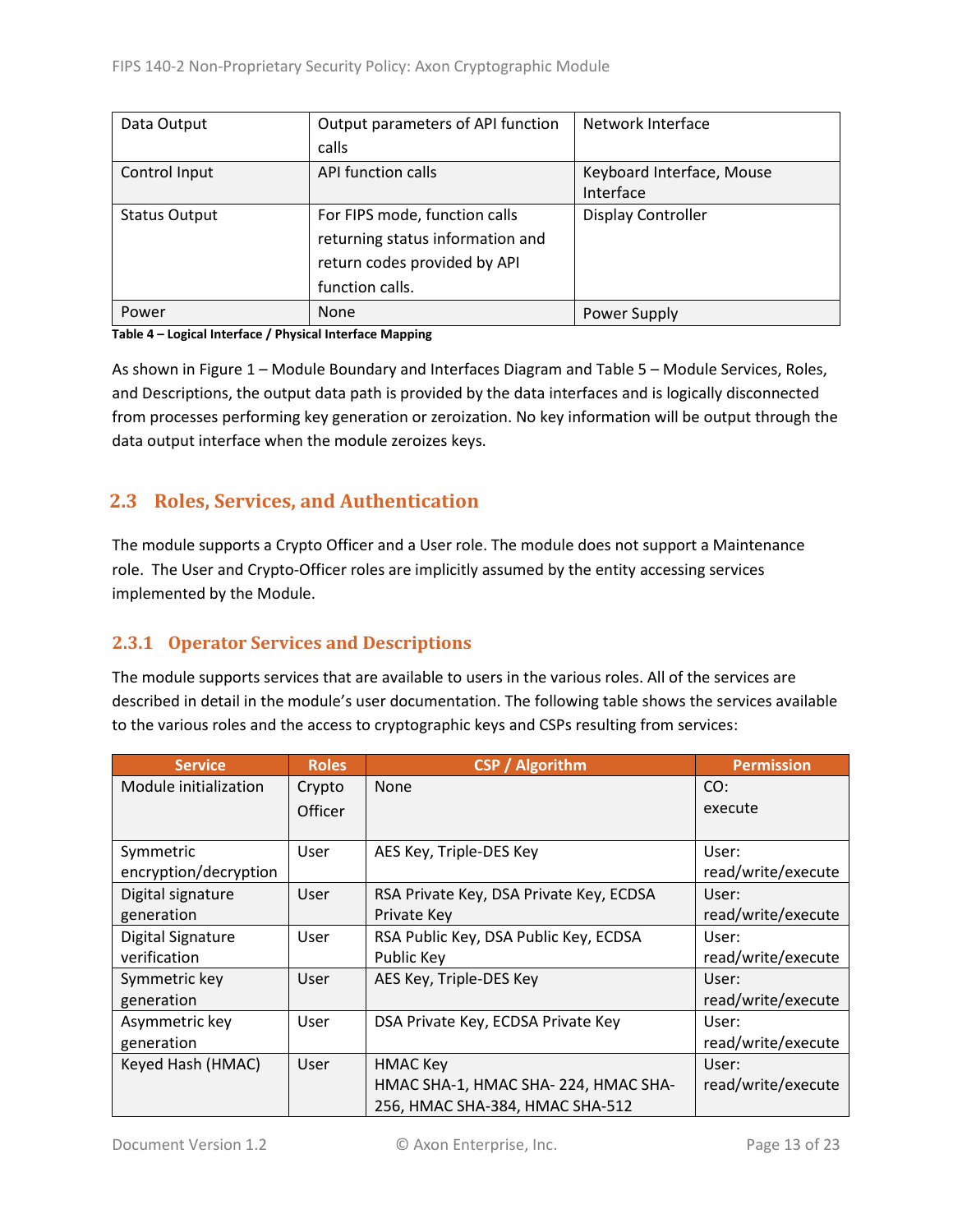| Message digest (SHS) | User    | SHA-1, SHA-224, SHA-256, SHA-384, SHA- | User:              |
|----------------------|---------|----------------------------------------|--------------------|
|                      |         | 512                                    | read/write/execute |
| Random number        | User    | DRBG Internal State, DRBG Entropy      | User:              |
| generation           |         |                                        | read/write/execute |
| Show status          | Crypto  | None                                   | User and CO:       |
|                      | Officer |                                        | execute            |
|                      | User    |                                        |                    |
| Self test            | User    | <b>None</b>                            | User:              |
|                      |         |                                        | read/execute       |
| Zeroize              | Crypto  | All CSPs                               | CO:                |
|                      | Officer |                                        | read/write/execute |
|                      | User    |                                        |                    |

<span id="page-13-3"></span>**Table 5 – Module Services, Roles, and Descriptions**

The operator is required to review the sections Approved Cryptographic Algorithms, Non-Approved Cryptographic Algorithms, and Guidance and Secure Operation to ensure only approved algorithms are used.

#### <span id="page-13-0"></span>**2.3.2 Operator Authentication**

As required by FIPS 140-2, there are two roles (a Crypto Officer role and User role) in the module that operators may assume. As allowed by Level 1, the module does not support authentication to access services. As such, there are no applicable authentication policies. Access control policies are implicitly defined by the services available to the roles as specified in Table 5 – Module [Services, Roles,](#page-13-3) and [Descriptions.](#page-13-3)

# <span id="page-13-1"></span>**2.4 Physical Security**

This section of requirements does not apply to this module. The module is a software-only module and does not implement any physical security mechanisms.

# <span id="page-13-2"></span>**2.5 Operational Environment**

The module operates on a general purpose computer (GPC) running a general purpose operating system (GPOS). For FIPS purposes, the module is running on this operating system in single user mode and does not require any additional configuration to meet the FIPS requirements.

The module was tested on the following platforms:

| Platform          | <b>Operating System</b> | <b>CPU(S)</b> |  |
|-------------------|-------------------------|---------------|--|
| Dell Optiplex 755 | CentOS 6.3              | Intel i7      |  |

**Table 6 – Tested Environments**

The cryptographic module is also supported on the following operating environments for which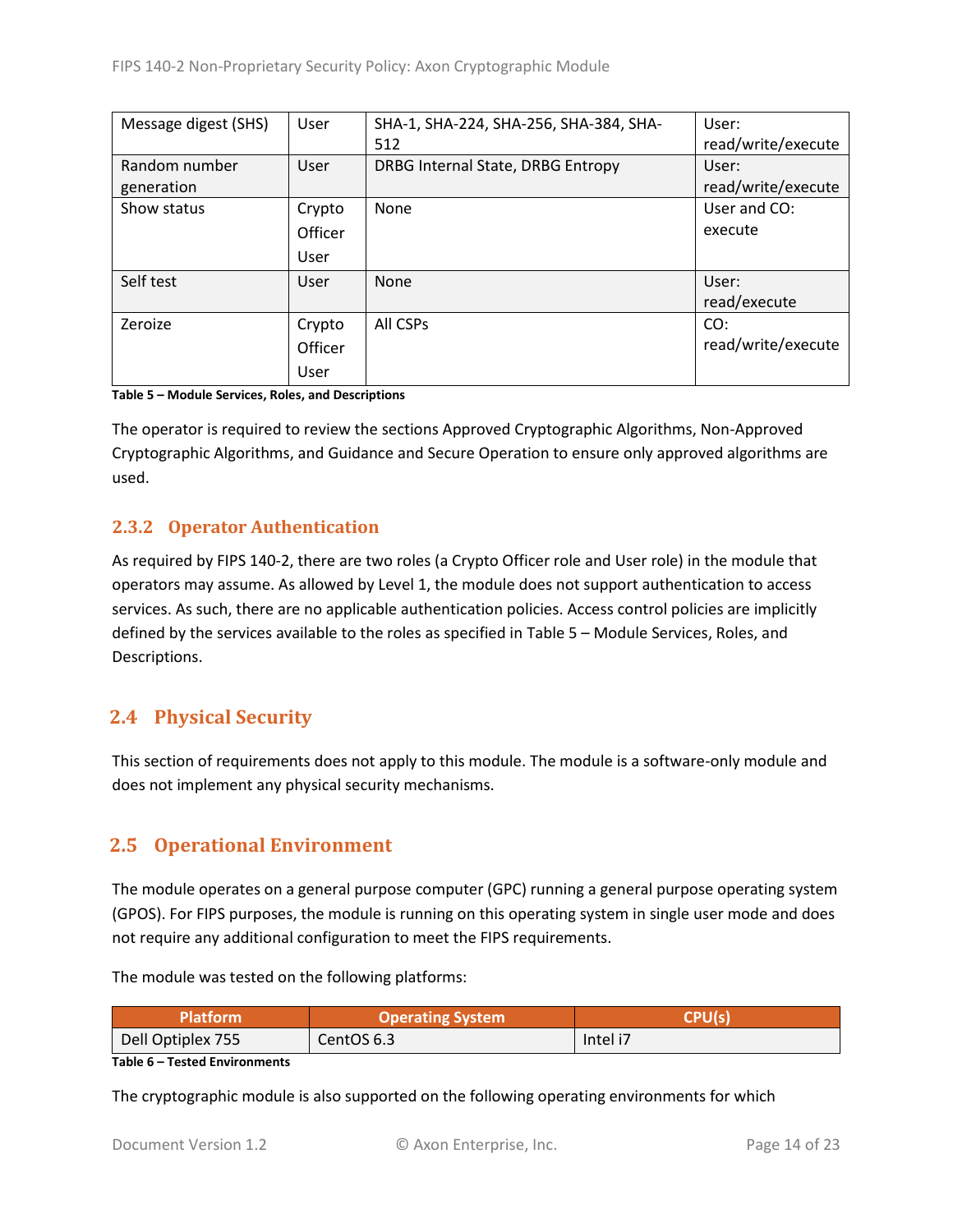operational testing and algorithm testing was not performed:

• CentOS 7

Compliance is maintained for other versions of the respective operating system family where the binary is unchanged. No claim can be made as to the correct operation of the module or the security strengths of the generated keys when ported to an operational environment which is not listed on the validation certificate.

The GPC(s) used during testing met Federal Communications Commission (FCC) FCC Electromagnetic Interference (EMI) and Electromagnetic Compatibility (EMC) requirements for business use as defined by 47 Code of Federal Regulations, Part15, Subpart B. FIPS 140-2 validation compliance is maintained when the module is operated on other versions of the GPOS running in single user mode, assuming that the requirements outlined in NIST IG G.5 are met.

# <span id="page-14-0"></span>**2.6 Cryptographic Key Management**

| The table below provides a complete list of Critical Security Parameters used within the module: |
|--------------------------------------------------------------------------------------------------|
|--------------------------------------------------------------------------------------------------|

| <b>Keys and CSPs</b> | <b>Storage</b><br><b>Locations</b> | <b>Storage</b><br><b>Method</b> | <b>Input</b><br><b>Method</b> | <b>Output</b><br><b>Method</b> | <b>Zeroization</b> | <b>Access</b> |
|----------------------|------------------------------------|---------------------------------|-------------------------------|--------------------------------|--------------------|---------------|
| AES Key (128,        | <b>RAM</b>                         | Plaintext                       | API call                      | None                           | power cycle        | CO: RWD       |
| 192, 256 bits)       |                                    |                                 | parameter                     |                                | cleanse()          |               |
|                      |                                    |                                 |                               |                                |                    | U: RWD        |
| Encrypt/Decrypt      |                                    |                                 |                               |                                |                    |               |
| operations           |                                    |                                 |                               |                                |                    |               |
| Used to generate     |                                    |                                 |                               |                                |                    |               |
| and verify MACs      |                                    |                                 |                               |                                |                    |               |
| with AES as part     |                                    |                                 |                               |                                |                    |               |
| of the CMAC          |                                    |                                 |                               |                                |                    |               |
| algorithm.           |                                    |                                 |                               |                                |                    |               |
| Triple-DES Key       | <b>RAM</b>                         | Plaintext                       | API call                      | None                           | power cycle        | CO: RWD       |
| $(168 \text{ bits})$ |                                    |                                 | parameter                     |                                | cleanse()          |               |
|                      |                                    |                                 |                               |                                |                    | U: RWD        |
| Used for             |                                    |                                 |                               |                                |                    |               |
| Encrypt/Decrypt      |                                    |                                 |                               |                                |                    |               |
| operations.          |                                    |                                 |                               |                                |                    |               |
| Used for             |                                    |                                 |                               |                                |                    |               |
| generating and       |                                    |                                 |                               |                                |                    |               |
| verifying MACs       |                                    |                                 |                               |                                |                    |               |
| with Triple-DES      |                                    |                                 |                               |                                |                    |               |
| as part of the       |                                    |                                 |                               |                                |                    |               |
| CMAC algorithm.      |                                    |                                 |                               |                                |                    |               |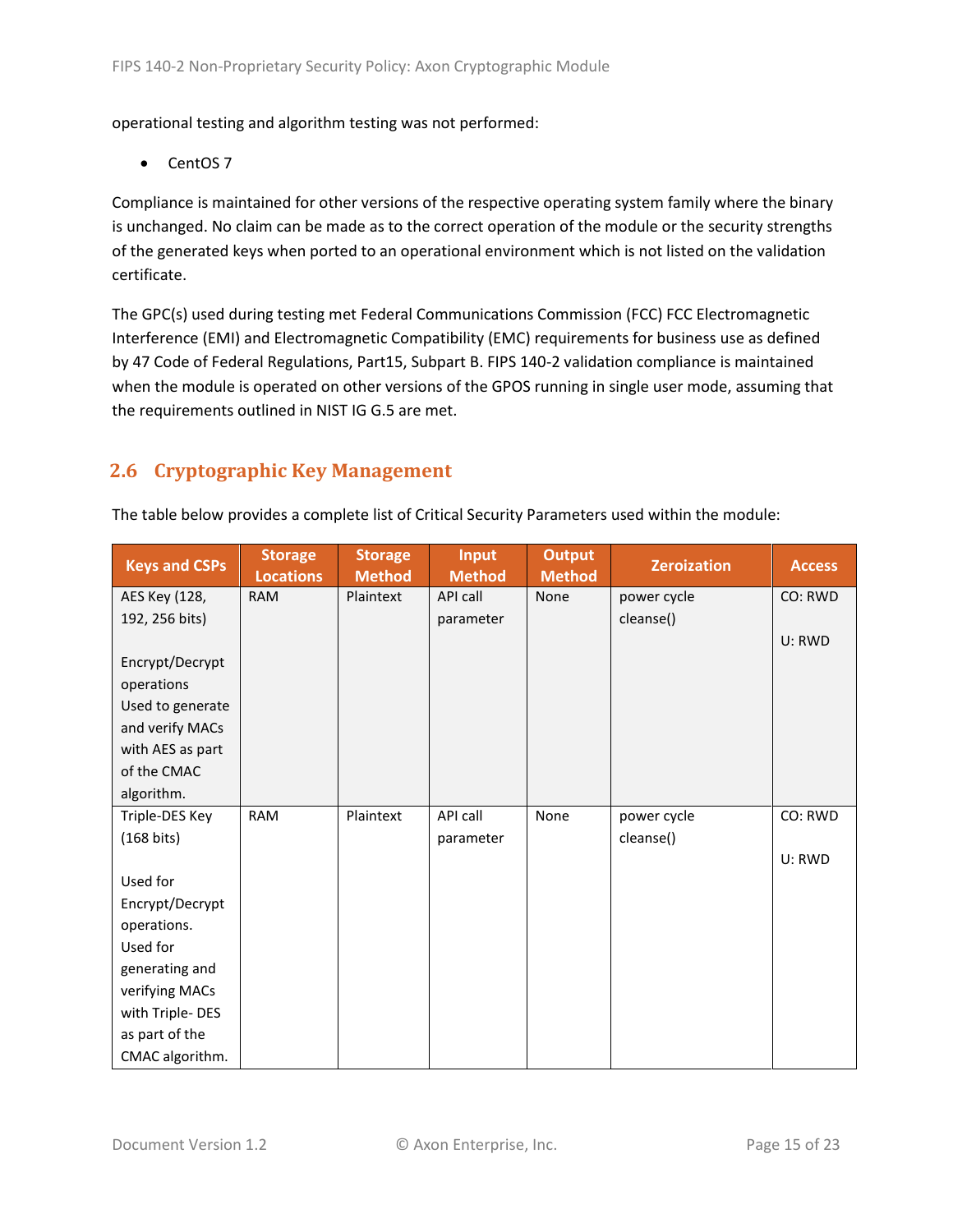| <b>Keys and CSPs</b>                | <b>Storage</b><br><b>Locations</b> | <b>Storage</b><br><b>Method</b> | <b>Input</b><br><b>Method</b> | <b>Output</b><br><b>Method</b> | <b>Zeroization</b> | <b>Access</b> |
|-------------------------------------|------------------------------------|---------------------------------|-------------------------------|--------------------------------|--------------------|---------------|
| RSA Public Key                      | <b>RAM</b>                         | Plaintext                       | <b>API call</b>               | API call                       | power cycle        | CO: RWD       |
| (1024, 1536,                        |                                    |                                 | parameter                     | parameter                      | cleanse()          |               |
| 2048, 3072, 4096                    |                                    |                                 |                               |                                |                    | U: RWD        |
| bits)                               |                                    |                                 |                               |                                |                    |               |
|                                     |                                    |                                 |                               |                                |                    |               |
| <b>RSA</b>                          |                                    |                                 |                               |                                |                    |               |
| public/private                      |                                    |                                 |                               |                                |                    |               |
| keys used to sign                   |                                    |                                 |                               |                                |                    |               |
| and verify data.                    |                                    |                                 |                               |                                |                    |               |
| RSA Private Key                     | <b>RAM</b>                         | Plaintext                       | API call                      | API call                       | power cycle        | CO: RWD       |
| (2048, 3072,                        |                                    |                                 | parameter                     | parameter                      | cleanse()          |               |
| 4096 bits)                          |                                    |                                 |                               |                                |                    | U: RWD        |
|                                     |                                    |                                 |                               |                                |                    |               |
| <b>RSA</b>                          |                                    |                                 |                               |                                |                    |               |
| public/private<br>keys used to sign |                                    |                                 |                               |                                |                    |               |
| and verify data.                    |                                    |                                 |                               |                                |                    |               |
| <b>DSA Public Key</b>               | <b>RAM</b>                         | Plaintext                       | <b>API call</b>               | API call                       | power cycle        | CO: RWD       |
| (1024, 2048, and                    |                                    |                                 | parameter                     | parameter                      | cleanse()          |               |
| 3072 bits)                          |                                    |                                 |                               |                                |                    | U: RWD        |
|                                     |                                    |                                 |                               |                                |                    |               |
| <b>DSA</b>                          |                                    |                                 |                               |                                |                    |               |
| public/private                      |                                    |                                 |                               |                                |                    |               |
| keys used to sign                   |                                    |                                 |                               |                                |                    |               |
| and verify data.                    |                                    |                                 |                               |                                |                    |               |
| DSA Private Key                     | <b>RAM</b>                         | Plaintext                       | API call                      | API call                       | power cycle        | CO: RWD       |
| (2048, and 3072                     |                                    |                                 | parameter                     | parameter                      | cleanse()          |               |
| bits)                               |                                    |                                 |                               |                                |                    | U: RWD        |
|                                     |                                    |                                 |                               |                                |                    |               |
| <b>DSA</b>                          |                                    |                                 |                               |                                |                    |               |
| public/private                      |                                    |                                 |                               |                                |                    |               |
| keys used to sign                   |                                    |                                 |                               |                                |                    |               |
| and verify data.                    |                                    |                                 |                               |                                |                    |               |
| HMAC Key (≥ 112                     | <b>RAM</b>                         | Plaintext                       | API call                      | API call                       | power cycle        | CO: RWD       |
| bits)                               |                                    |                                 | parameter                     | parameter                      | cleanse()          |               |
| HMAC keys used                      |                                    |                                 |                               |                                |                    | U: RWD        |
| to generate and                     |                                    |                                 |                               |                                |                    |               |
| verify MACs on                      |                                    |                                 |                               |                                |                    |               |
| data.                               |                                    |                                 |                               |                                |                    |               |
| <b>Integrity Key</b>                | Module                             | Plaintext                       | None                          | None                           | None               | CO: RWD       |
|                                     | Binary                             |                                 |                               |                                |                    |               |
|                                     |                                    |                                 |                               |                                |                    | U: RWD        |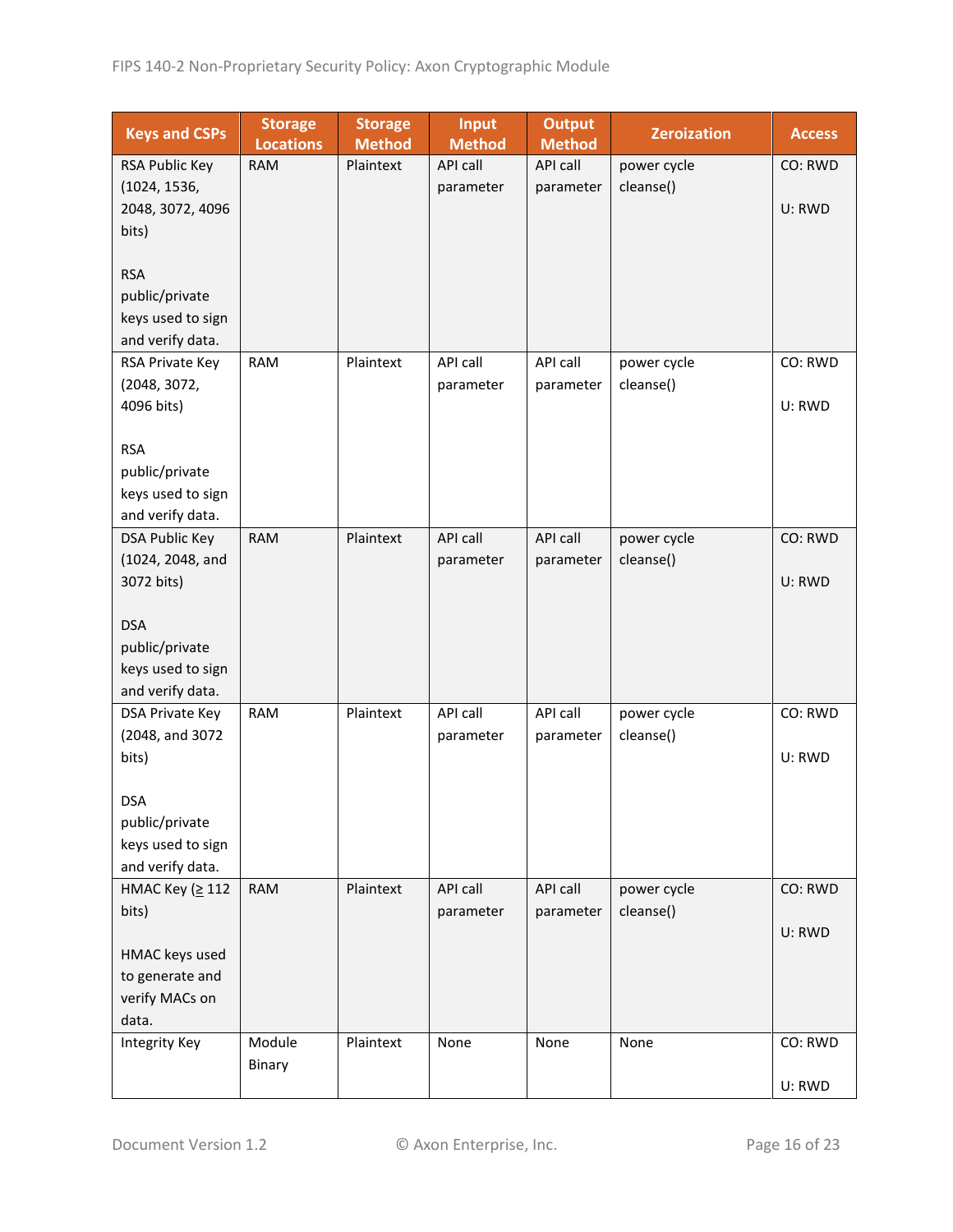| <b>Keys and CSPs</b>    | <b>Storage</b><br><b>Locations</b> | <b>Storage</b><br><b>Method</b> | <b>Input</b><br><b>Method</b> | <b>Output</b><br><b>Method</b> | <b>Zeroization</b> | <b>Access</b> |
|-------------------------|------------------------------------|---------------------------------|-------------------------------|--------------------------------|--------------------|---------------|
| <b>ECDSA Private</b>    | <b>RAM</b>                         | Plaintext                       | API call                      | API call                       | power cycle        | CO: RWD       |
| Key (PKG: Curves        |                                    |                                 | parameter                     | parameter                      | cleanse()          |               |
| (P-224, P-256, P-       |                                    |                                 |                               |                                |                    | U: RWD        |
| 384, P-521, K-          |                                    |                                 |                               |                                |                    |               |
| 233, K-283, K-          |                                    |                                 |                               |                                |                    |               |
| 409, K-571, B-          |                                    |                                 |                               |                                |                    |               |
| 233, B-283, B-          |                                    |                                 |                               |                                |                    |               |
| 409 & B-571)            |                                    |                                 |                               |                                |                    |               |
| PKV: Curves All         |                                    |                                 |                               |                                |                    |               |
| P, K & B)               |                                    |                                 |                               |                                |                    |               |
|                         |                                    |                                 |                               |                                |                    |               |
| <b>ECDSA</b>            |                                    |                                 |                               |                                |                    |               |
| public/private          |                                    |                                 |                               |                                |                    |               |
| keys used to sign       |                                    |                                 |                               |                                |                    |               |
| and verify data.        |                                    |                                 |                               |                                |                    |               |
| <b>ECDSA Public Key</b> | <b>RAM</b>                         | Plaintext                       | API call                      | API call                       | power cycle        | CO: RWD       |
| (PKG: Curves (P-        |                                    |                                 | parameter                     | parameter                      | cleanse()          |               |
| 224, P-256, P-          |                                    |                                 |                               |                                |                    | U: RWD        |
| 384, P-521, K-          |                                    |                                 |                               |                                |                    |               |
| 233, K-283, K-          |                                    |                                 |                               |                                |                    |               |
| 409, K-571, B-          |                                    |                                 |                               |                                |                    |               |
| 233, B-283, B-          |                                    |                                 |                               |                                |                    |               |
| 409 & B-571)            |                                    |                                 |                               |                                |                    |               |
| PKV: Curves All         |                                    |                                 |                               |                                |                    |               |
| P, K & B)               |                                    |                                 |                               |                                |                    |               |
|                         |                                    |                                 |                               |                                |                    |               |
| <b>ECDSA</b>            |                                    |                                 |                               |                                |                    |               |
| public/private          |                                    |                                 |                               |                                |                    |               |
| keys used to sign       |                                    |                                 |                               |                                |                    |               |
| and verify data.        |                                    |                                 |                               |                                |                    |               |
| <b>DRBG Internal</b>    | <b>RAM</b>                         | Plaintext                       | None                          | None                           | power cycle        | CO: RWD       |
| state (V,C, Key         |                                    |                                 |                               |                                | cleanse()          |               |
| value)                  |                                    |                                 |                               |                                |                    | U: RWD        |
| V and key are           |                                    |                                 |                               |                                |                    |               |
| used as part of         |                                    |                                 |                               |                                |                    |               |
| <b>HMAC and CTR</b>     |                                    |                                 |                               |                                |                    |               |
| DRBG process. V         |                                    |                                 |                               |                                |                    |               |
| and C are used as       |                                    |                                 |                               |                                |                    |               |
| part of HASH            |                                    |                                 |                               |                                |                    |               |
|                         |                                    |                                 |                               |                                |                    |               |
| DRBG process.           |                                    |                                 |                               |                                |                    |               |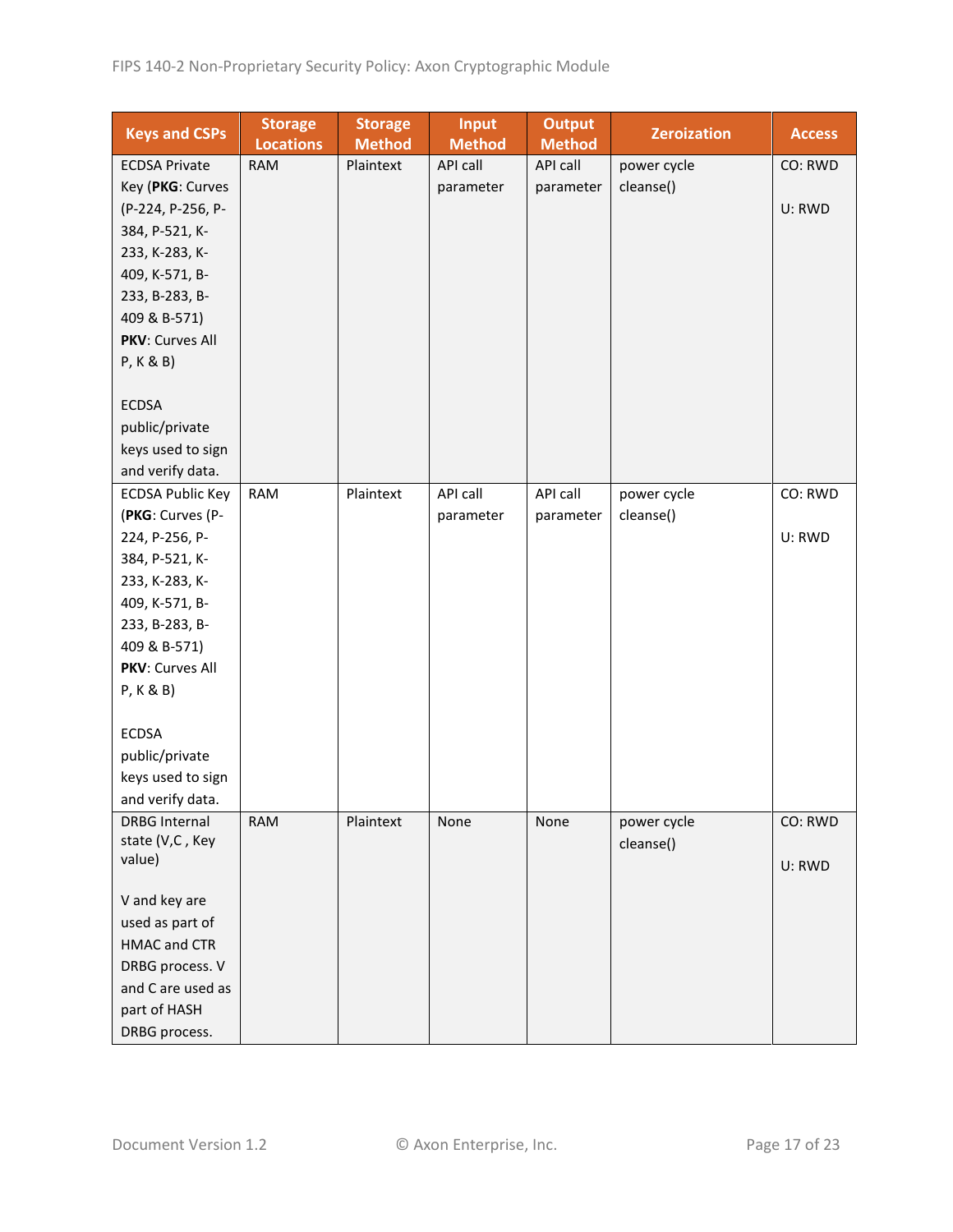| <b>Keys and CSPs</b> | <b>Storage</b><br><b>Locations</b> | <b>Storage</b><br><b>Method</b> | Input<br><b>Method</b> | <b>Output</b><br><b>Method</b> | <b>Zeroization</b> | <b>Access</b> |
|----------------------|------------------------------------|---------------------------------|------------------------|--------------------------------|--------------------|---------------|
| <b>DRBG Entropy</b>  | <b>RAM</b>                         | Plaintext                       | API call               | None                           | power cycle        | CO: RWD       |
|                      |                                    |                                 | parameter              |                                | cleanse()          |               |
| Entropy input        |                                    |                                 |                        |                                |                    | U: RWD        |
| strings used as      |                                    |                                 |                        |                                |                    |               |
| part of the DRBG     |                                    |                                 |                        |                                |                    |               |
| process.             |                                    |                                 |                        |                                |                    |               |

 $R = Read$  W = Write D = Delete

#### **Table 7 – Module Keys/CSPs**

*Please note that keys can be generated by the module for the services that require those keys, but the keys will always be input via an API call.*

The application that uses the module is responsible for appropriate destruction and zeroization of the key material. The module provides functions for key allocation and destruction which overwrite the memory that is occupied by the key information with zeros before it is deallocated.

#### <span id="page-17-0"></span>**2.6.1 Random Number Generation**

The module uses SP800-90A DRBGs for creation of asymmetric and symmetric keys.

The module accepts input from entropy sources external to the cryptographic boundary for use as seed material for the module's Approved DRBGs. The calling application of the module shall use entropy sources that meet the security strength required for the random bit generation mechanism as shown in NIST Special Publication 800-90A Table 2 (Hash\_DRBG, HMAC\_DRBG) and Table 3 (CTR\_DRBG). At a minimum, the entropy source shall provide at least 128-bits of entropy to the DRBG.

The module performs continual tests on the random numbers it uses to ensure that the seed input to the Approved DRBGs do not have the same value. The module also performs continual tests on the output of the Approved DRBGs to ensure that consecutive random numbers do not repeat.

In accordance with FIPS 140-2 IG D.12, the cryptographic module performs Cryptographic Key Generation (CKG) for asymmetric keys as per NIST SP 800-133rev2 (vendor affirmed). The resulting symmetric key or asymmetric seed is an unmodified output from a DRBG.

The AES GCM IV generation is in compliance with the RFC5288 and RFC5289 and shall only be used for the TLS protocol version 1.2 to be compliant with [FIPS140-2\_IG] IG A.5, provision 1 ("TLS protocol IV generation"); thus, the module is compliant with [SP800-52].

# <span id="page-17-1"></span>**2.6.2 Key/Critical Security Parameter (CSP) Authorized Access and Use by Role and Service/Function**

An authorized application as user (the User role) has access to all key data generated during the operation of the module.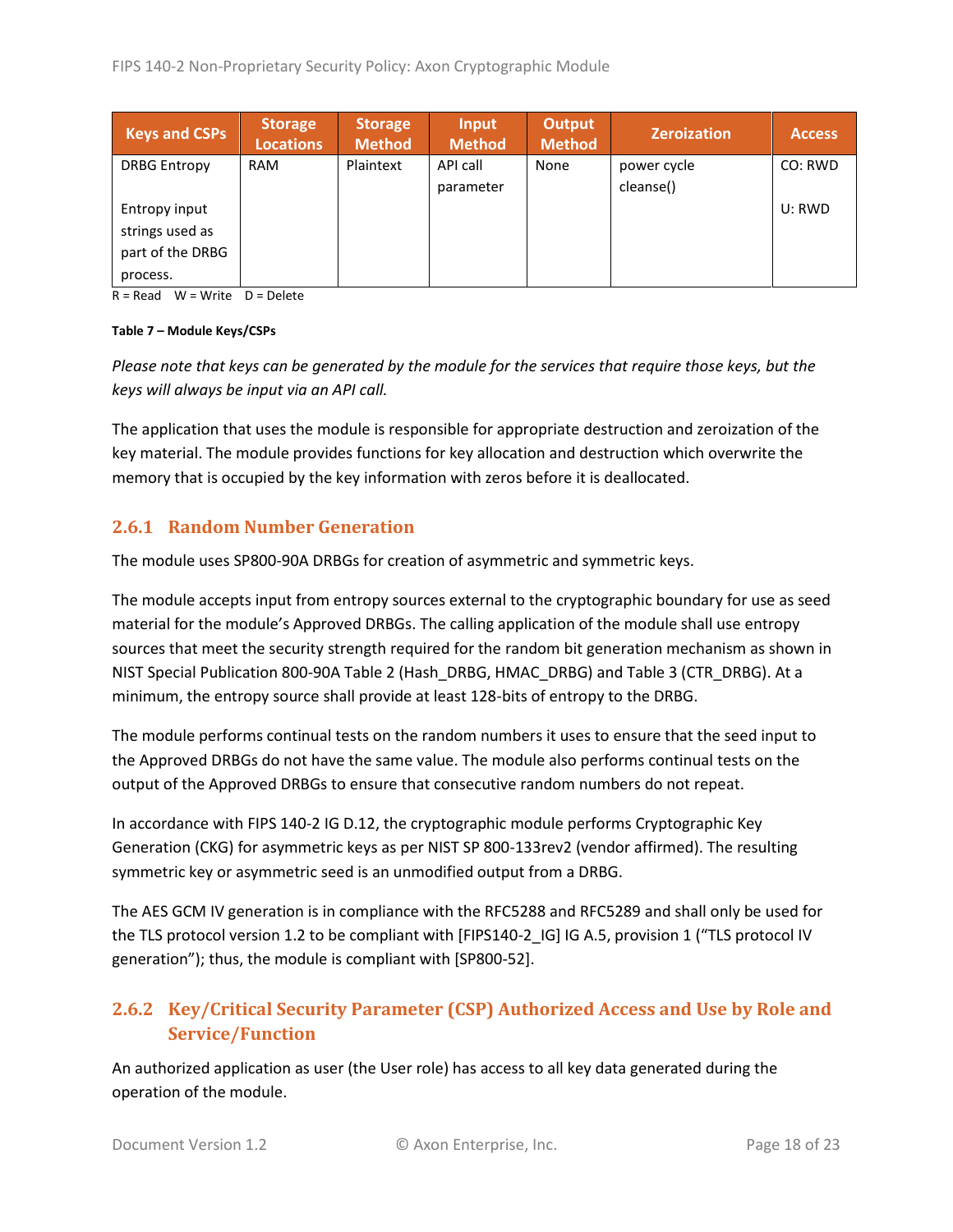#### <span id="page-18-0"></span>**2.6.3 Key/CSP Storage**

Public and private keys are provided to the module by the calling process and are destroyed when released by the appropriate API function calls or during power cycle. The module does not perform persistent storage of keys.

#### <span id="page-18-1"></span>**2.6.4 Key/CSP Zeroization**

The application is responsible for calling the appropriate destruction functions from the API. The destruction functions then overwrite the memory occupied by keys with zeros and deallocates the memory. This occurs during process termination / power cycle. Keys are immediately zeroized upon deallocation, which sufficiently protects the CSPs from compromise.

## <span id="page-18-2"></span>**2.7 Self-Tests**

FIPS 140-2 requires that the module perform self tests to ensure the integrity of the module and the correctness of the cryptographic functionality at start up. In addition some functions require continuous verification of function, such as the random number generator. All of these tests are listed and described in this section. In the event of a self-test error, the module will log the error and will halt. The module must be initialized into memory to resume function.

The following sections discuss the module's self-tests in more detail.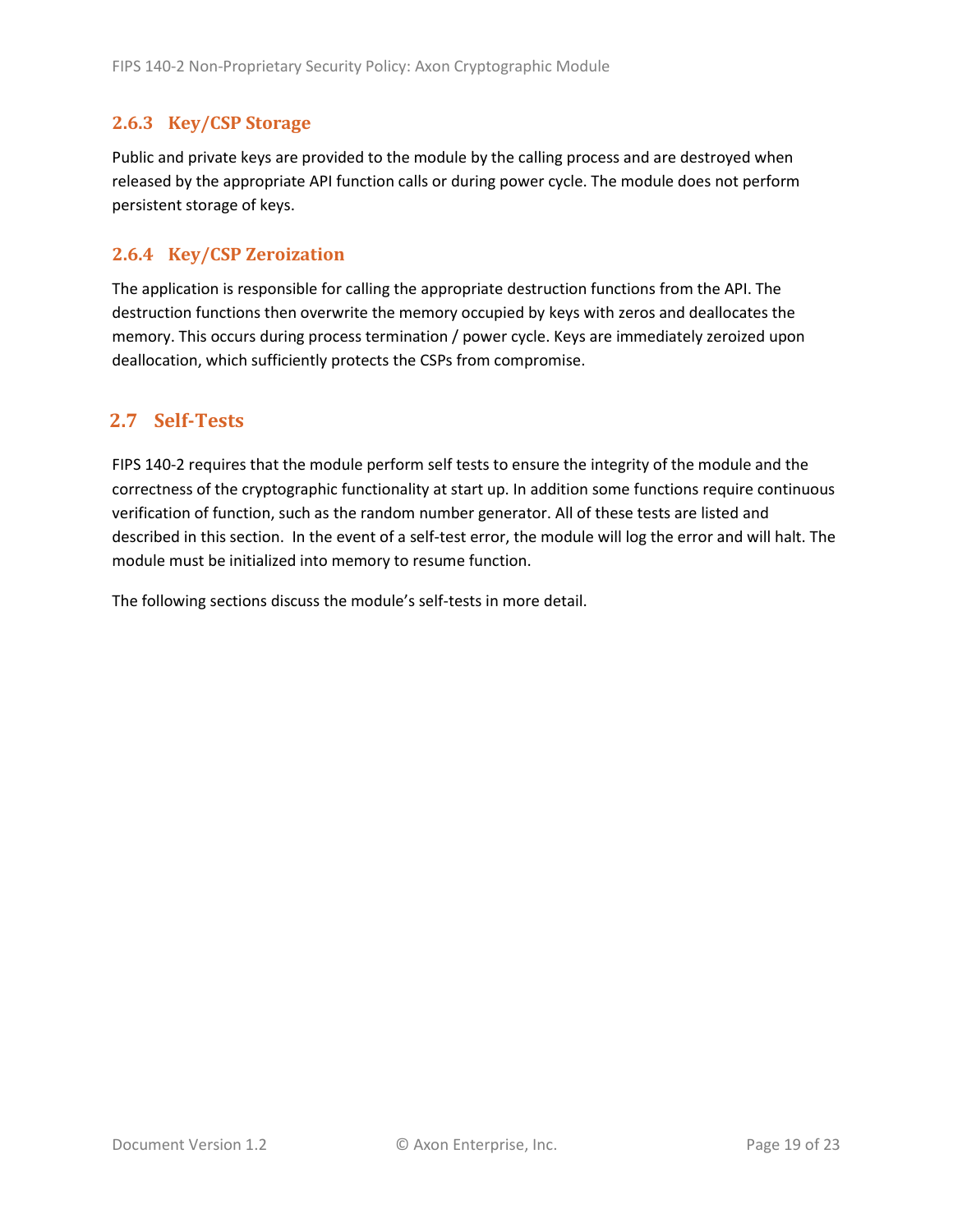## <span id="page-19-0"></span>**2.7.1 Power-On Self-Tests**

Power-on self-tests are executed automatically when the module is loaded into memory. The module verifies the integrity of the runtime executable using a HMAC-SHA1 digest computed at build time. If the fingerprints match, the power-up self-tests are then performed. If the power-up self-test is successful, a flag is set to place the module in FIPS mode (the operator is still required to follow the guidance in Section 3 to ensure the module is running in FIPS-approved mode of operation).

| <b>TYPE</b>                     | <b>DETAIL</b>                                            |
|---------------------------------|----------------------------------------------------------|
| Software Integrity Check        | HMAC-SHA1 on all module components<br>$\bullet$          |
| Known Answer Tests <sup>1</sup> | AES ECB mode encrypt/decrypt 128-bit key length          |
|                                 | AES CCM mode encrypt/decrypt 192-bit key length          |
|                                 | AES GCM mode encrypt/decrypt 256-bit key length          |
|                                 | AES CMAC CBC mode, encrypt/decrypt with 128,             |
|                                 | 192, 256-bit key lengths                                 |
|                                 | $SHA-1$                                                  |
|                                 | HMAC-SHA1                                                |
|                                 | HMAC-SHA224                                              |
|                                 | HMAC-SHA256                                              |
|                                 | HMAC-SHA384                                              |
|                                 | HMAC-SHA512                                              |
|                                 | RSA sign/verify using 2048 bit key, SHA-256, PKCS#1      |
|                                 | SP 800-90A DRBG (Hash DRBG, HMAC DRBG,                   |
|                                 | CTR DRBG)                                                |
|                                 | Triple-DES ECB mode encrypt/decrypt 3-key                |
|                                 | Triple-DES CMAC CBC mode generate/verify 3-key           |
| Pair-wise Consistency Tests     | DSA sign/verify using 2048 bit key, SHA-384<br>$\bullet$ |
|                                 | ECDSA keygen/sign/verify using P-224, K-233 and          |
|                                 | <b>SHA512</b>                                            |
|                                 | RSA (legacy test)                                        |

**Table 8 – Power-On Self-Tests**

Input, output, and cryptographic functions cannot be performed while the Module is in a self-test or error state because the module is single-threaded and will not return to the calling application until the power-up self tests are complete. If the power-up self tests fail, subsequent calls to the module will also fail - thus no further cryptographic operations are possible.

The Module performs power-up self-tests automatically during loading of the module by making use of default entry point (DEP) and no operator intervention is required.

<sup>1</sup> Note that all SHA-X KATs are tested as part of the respective HMAC SHA-X KAT. SHA-1 is also tested independently.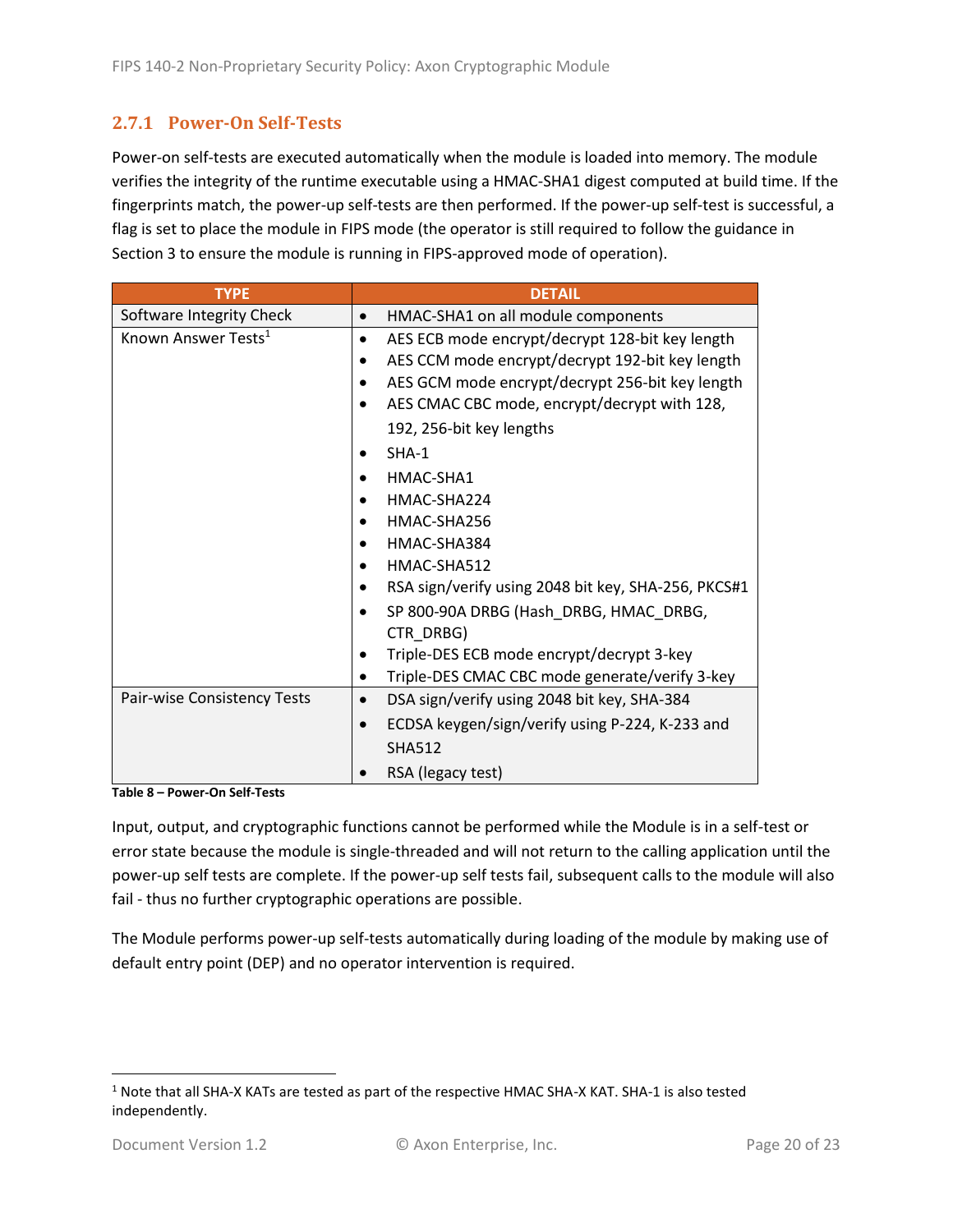#### <span id="page-20-0"></span>**2.7.2 Conditional Self-Tests**

The module implements the following conditional self-tests upon key generation, or random number generation (respectively):

| <b>TYPE</b>                 | <b>DETAIL</b>                                                                                         |
|-----------------------------|-------------------------------------------------------------------------------------------------------|
| Pair-wise Consistency Tests | <b>DSA</b>                                                                                            |
|                             | RSA (legacy test not run in FIPS mode)                                                                |
|                             | <b>ECDSA</b>                                                                                          |
| <b>Continuous RNG Tests</b> | Performed on all Approved DRBGs, the non-<br>approved X9.31 RNG, and the non-approved<br>DUAL EC DRBG |
|                             | Please note the DRBG is Tested as required by<br>[SP800-90A] Section 11                               |

**Table 9 – Conditional Self-Tests**

#### <span id="page-20-1"></span>**2.7.3 Cryptographic Function**

The module verifies the integrity of the runtime executable using a HMAC-SHA1 digest which is computed at build time. If this computed HMAC-SHA1 digest matches the stored, known digest, then the power-up self-test (consisting of the algorithm-specific Pairwise Consistency and Known Answer tests) is performed. If any component of the power-up self-test fails, an internal global error flag is set to prevent subsequent invocation of any cryptographic function calls. Any such power-up self test failure is a hard error that can only be recovered by reinstalling the module<sup>2</sup>. The power-up self-tests may be performed at any time by reloading the module.

No operator intervention is required during the running of the self-tests.

## <span id="page-20-2"></span>**2.8 Mitigation of Other Attacks**

The Module does not contain additional security mechanisms beyond the requirements for FIPS 140-2 Level 1 cryptographic modules.

 $2$  The initialization function could be re-invoked but such re-invocation does not provide a means from recovering from an integrity test or known answer test failure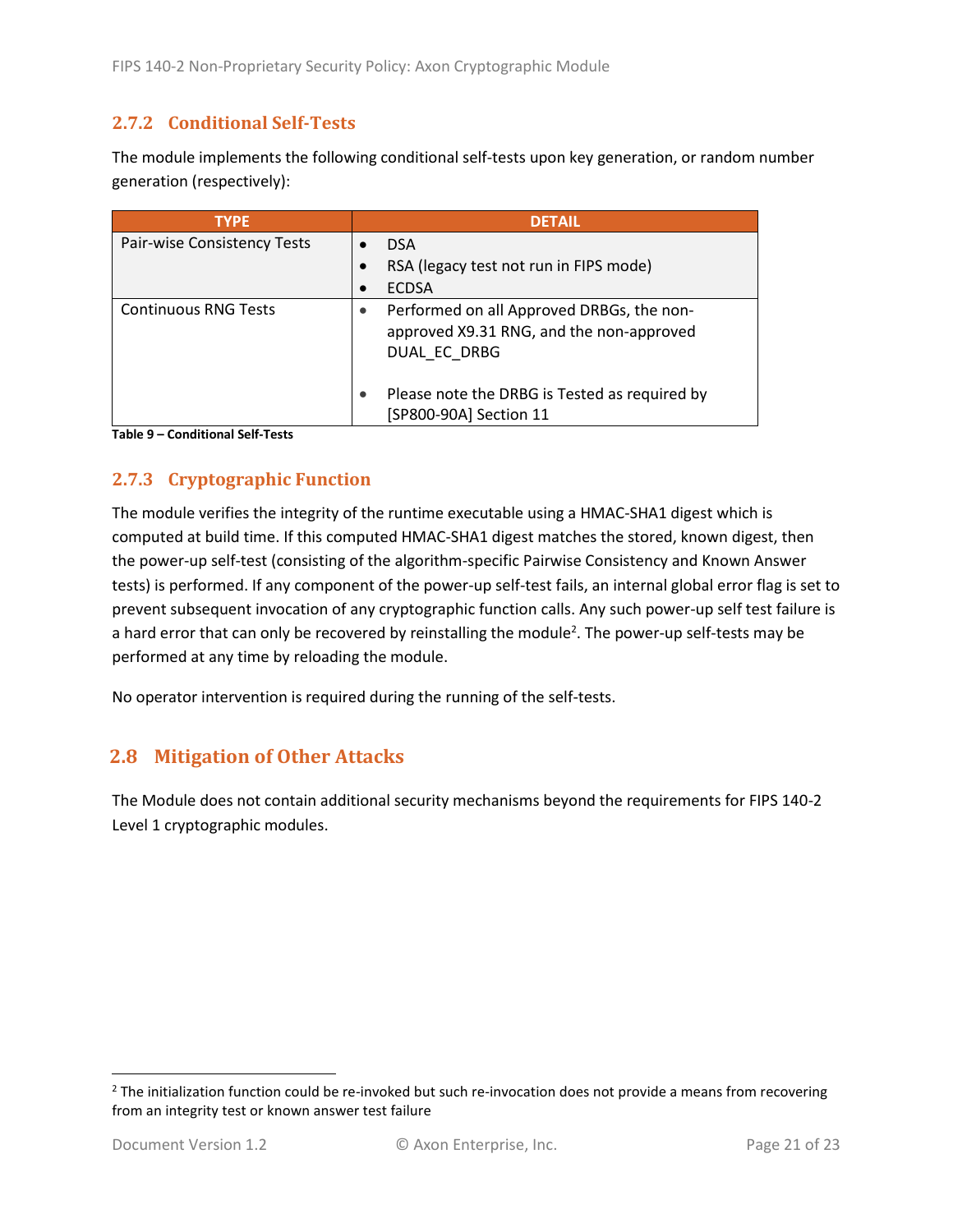# <span id="page-21-0"></span>**3 Guidance and Secure Operation**

## <span id="page-21-1"></span>**3.1 Crypto Officer Guidance**

#### <span id="page-21-2"></span>**3.1.1 Software Installation**

The module is provided directly to solution developers and is not available for direct download to the general public. The module and its host application are to be installed on an operating system specified in Section [2.5](#page-13-2) or one where portability is maintained.

#### <span id="page-21-3"></span>**3.1.2 Additional Rules of Operation**

- 1. The writable memory areas of the module (data and stack segments) are accessible only by the application so that the operating system is in "single user" mode, i.e. only the application has access to that instance of the module.
- 2. The operating system is responsible for multitasking operations so that other processes cannot access the address space of the process containing the module.

#### <span id="page-21-4"></span>**3.2 User Guidance**

#### <span id="page-21-5"></span>**3.2.1 General Guidance**

The module is not distributed as a standalone library and is only used in conjunction with the solution.

The end user of the operating system is also responsible for zeroizing CSPs via wipe/secure delete procedures.

If the module power is lost and restored, the calling application must ensure that any AES-GCM keys used for encryption or decryption are redistributed.

The counter portion of the IV is set by the module within its cryptographic boundary. When the IV exhausts the maximum number of possible values for a given session key, the first party to encounter this condition shall trigger a handshake to establish a new encryption key in accordance with RFC 5246.

The AES GCM IV generation is in compliance with the RFC5288 and RFC5289 and shall only be used for the TLS protocol version 1.2 to be compliant with [FIPS140-2 IG] IG A.5, provision 1 ("TLS protocol IV generation"); thus, the module is compliant with [SP800-52].

In the event the nonce\_explicit part of the IV exhausts the maximum number of possible values for a given session key, either party (the client or the server) that encounters this condition shall trigger a handshake to establish a new encryption key.